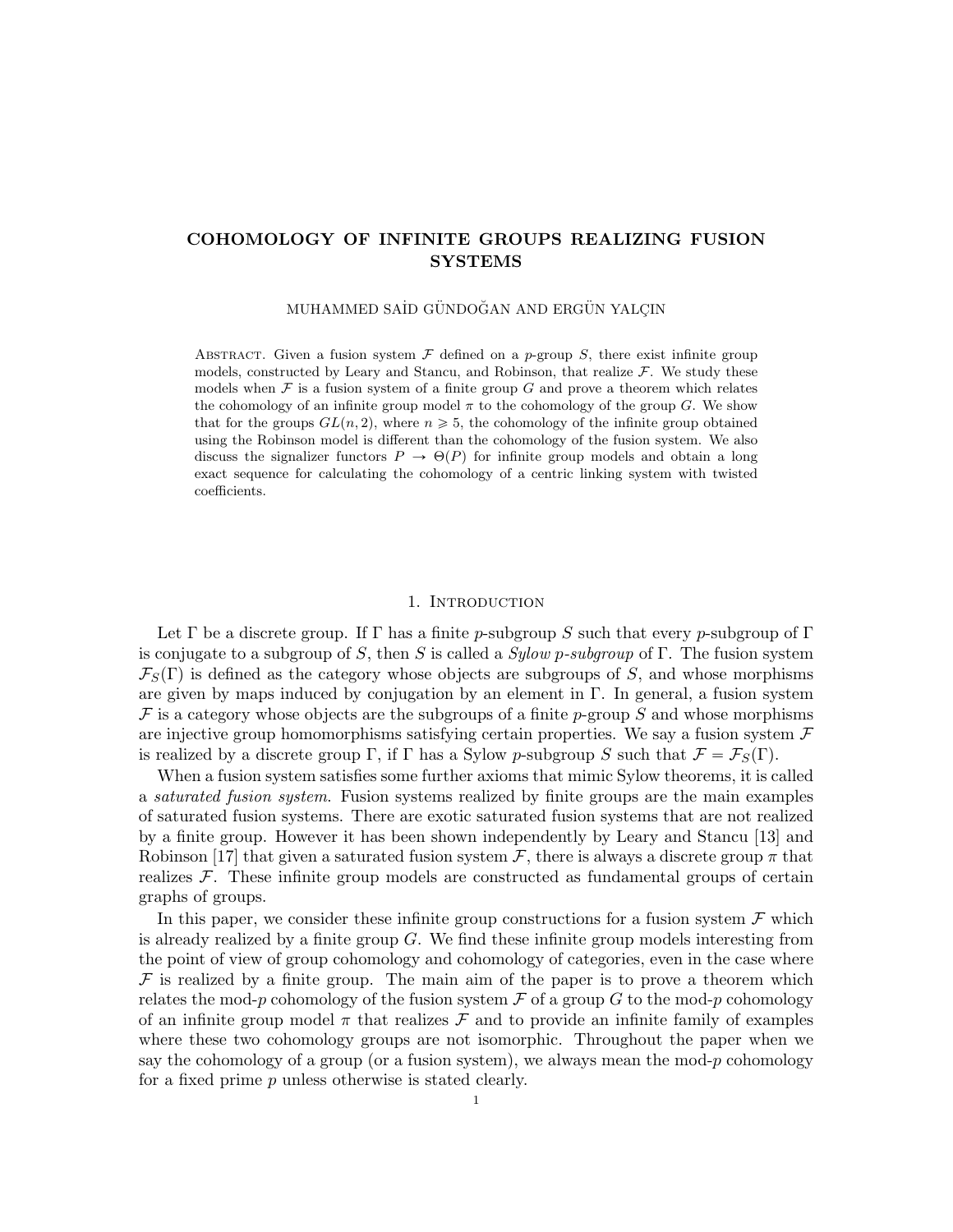Let G be a finite group and S be a Sylow p-subgroup of G. If there is subgroup  $H \leq G$ which includes S as Sylow p-subgroup such that  $\mathcal{F}_S(G) = \mathcal{F}_S(H)$ , then we say H controls pfusion in G. We say G is p-minimal if it has no proper subgroup that controls p-fusion in G. Assume that G is p-minimal and let  $\pi$  be an infinite group realizing the fusion system  $\mathcal{F}_S(G)$ obtained by either the Leary-Stancu model or the Robinson model using the vertex groups as in Remark 2.11. We observe that in this case there is a surjective group homomorphism

$$
\chi : \pi \to G
$$

whose kernel is a free group  $F$  on which  $G$  acts by conjugation.

The homomorphism  $\chi : \pi \to G$  satisfies some extra properties that makes it a *storing* homomorphism (see Definition 3.1). In Section 3 we study the cohomology of a discrete group  $\pi$  when there is a storing homomorphism  $\chi : \pi \to G$ . We consider the case where  $\chi$ takes a Sylow p-subgroup of  $\pi$  to a Sylow p-subgroup of G. In this case we prove a theorem (Theorem 3.3) which relates the mod-p cohomology of  $\pi$  to the mod-p cohomology of G via a direct sum decomposition.

In Section 4 we apply the results of the previous section to an infinite group model  $\pi$ realizing a fusion system and prove the following theorem.

**Theorem 1.1.** Let  $\mathcal{F} = \mathcal{F}_S(G)$  be a fusion system of a finite group G. Assume that G is p-minimal, and let  $\pi$  denote the infinite group realizing  $\mathcal F$  obtained by either the Leary-Stancu model or the Robinson model (as in Remark 2.11). Then there is a group extension  $1 \to F \to \pi \to G \to 1$  where F is a free group, and for every  $n \geq 0$ , there is an isomorphism of cohomology groups

$$
H^{n}(\pi; \mathbb{F}_{p}) \cong H^{n}(G; \mathbb{F}_{p}) \oplus H^{n-1}(G; \text{Hom}(F_{ab}, \mathbb{F}_{p}))
$$

where  $F_{ab} := F/[F, F]$  denotes the abelianization of F.

In [14, Thm 1.1], Libman and Seeliger consider the cohomology of an infinite model group  $\pi$  when  $\mathcal F$  is any saturated fusion system. In this case there is a map  $f: B\pi \to |\mathcal L|_p^{\wedge}$  from the classifying space of  $\pi$  to the p-completion of the associated centric linking system  $\mathcal{L}$ . They showed that the  $\mathbb{F}_p$ -algebra homomorphism  $f^*: H^*(\mathcal{L}]; \mathbb{F}_p) \to H^*(\pi; \mathbb{F}_p)$  induced by the map  $f$  is a split monomorphism, and the splitting is given by the restriction map  $\operatorname{Res}_{S}^{\pi}: H^{*}(\pi; \mathbb{F}_{p}) \to H^{*}(S; \mathbb{F}_{p}).$  This gives an isomorphism

$$
H^*(\pi; \mathbb{F}_p) \cong H^*(|\mathcal{L}|; \mathbb{F}_p) \oplus \ker(\mathrm{Res}_S^{\pi})
$$

(see Section 2.4 for details). As a consequence of Theorem 1.1 we obtain that if  $\mathcal F$  is a fusion system realized by a finite group  $G$  that is  $p$ -minimal, then the kernel of the restriction map  $\text{Res}_{S}^{\pi}$  is isomorphic to  $H^{*-1}(G; \text{Hom}(F_{ab}, \overline{\mathbb{F}}_p)).$ 

At the end of Section 4, we also give some examples of storing homomorphisms and show that the mod-p cohomology of an infinite group constructed using the Leary-Stancu model is not in general isomorphic to the cohomology of the fusion system that it realizes.

In Section 5 we consider the mod-2 fusion systems for the groups  $G = GL(n, 2)$  for  $n \geq 5$ and show that they provide infinitely many examples where the Robinson model does not give discrete groups  $\pi$  with cohomology isomorphic to the cohomology of the corresponding fusion system.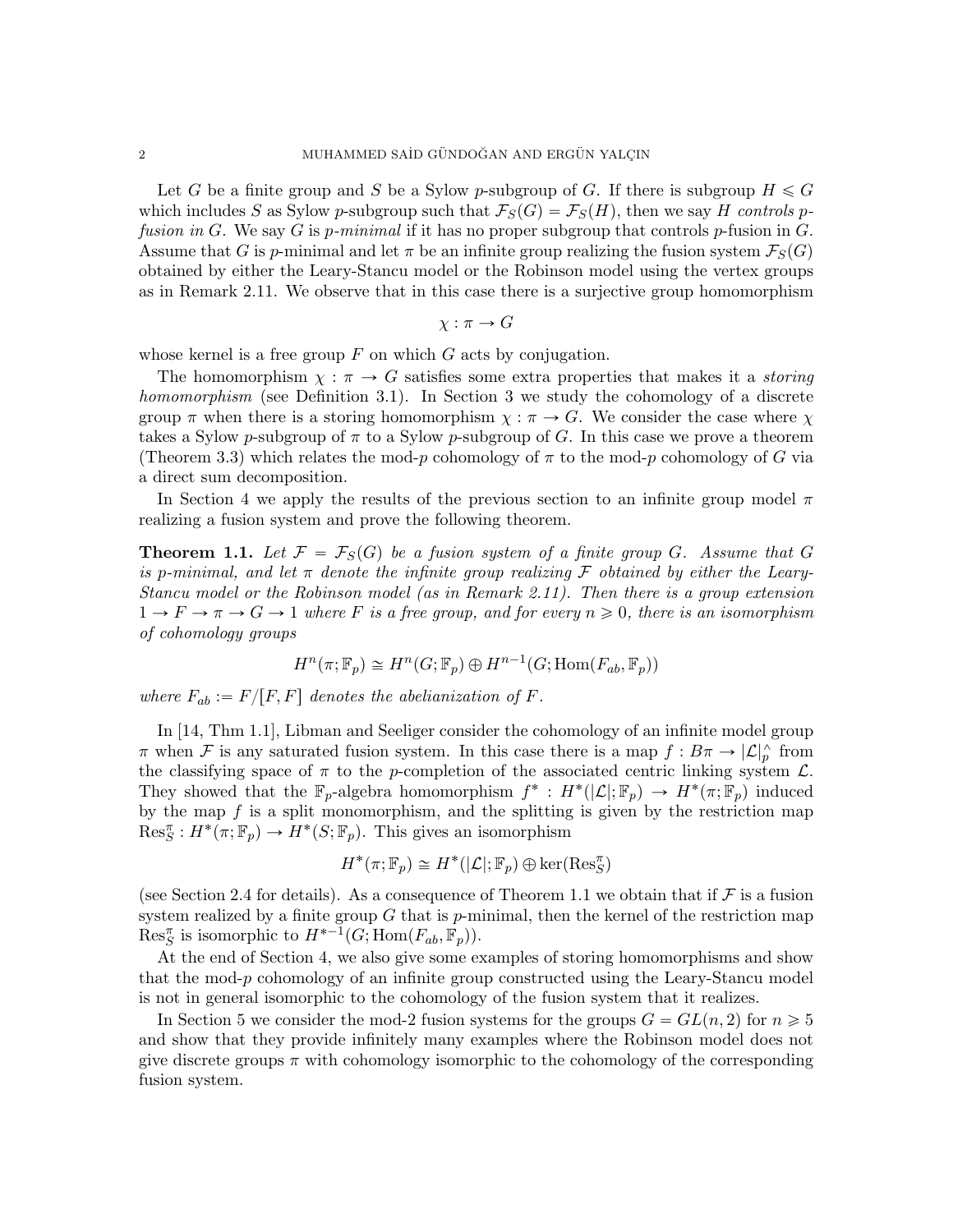**Theorem 1.2.** Let  $G = GL(n, 2)$  for  $n \geq 5$ , and let S be the Sylow-2 subgroup consisting of upper triangular matrices in G. Suppose that  $\pi$  is the infinite group realizing  $\mathcal{F}_S(G)$ constructed using the Robinson model. Then  $H^2(G, \mathbb{F}_2) \not\cong H^2(\pi, \mathbb{F}_2)$ .

In Section 6, we consider finite group actions on graphs and show that under certain conditions group actions on graphs can be used to obtain infinite group models realizing fusion systems. For a finite group G with  $p$ -rank equal to 2, we introduce a new infinite group model whose vertex groups are normalizers of elementary abelian  $p$ -subgroups (see Theorem 6.7). Note that for these infinite group models the cohomology of the infinite group  $\pi$  is isomorphic to the cohomology of the fusion system by a theorem of Webb (see Theorem 6.6).

In Section 7, we discuss signalizer functors  $P \to \Theta(P)$  for infinite group models (see Definition 7.1 for a definition of signalizer functor). In the case where  $\mathcal F$  is the p-fusion system of a finite group  $G$ , we calculate the signalizer functors in terms of normalizers in the kernel of the storing homomorphism  $\chi : \pi \to G$ . For arbitrary fusion systems we show that for every F-centric P, the mod-p homology of the group  $\Theta(P)$  is zero in dimensions greater than 1 (see Proposition 7.5). In dimension 1 the homology group functor  $P \to H_1(\Theta(P); \mathbb{F}_p)$ defines an  $\mathbb{F}_p\mathcal{L}$ -module. We denote this module by  $H_1\Theta$ . As a consequence of the vanishing of homology groups of  $\Theta(P)$  at dimensions greater than 1, we obtain the following theorem.

**Theorem 1.3.** Let  $\mathcal{T} := \mathcal{T}_S^c(\pi)$  denote the transporter category for an infinite group model  $\pi$  defined on the F-centric subgroups of S, and let  $\mathcal L$  be the associated linking system defined by a signalizer functor  $P \to \Theta(P)$ . Then for every  $\mathbb{F}_p \mathcal{L}$ -module M, there is a long exact sequence

$$
\cdots \to H^{n-1}(\mathcal{T}; q^*M) \to \text{Ext}_{R\mathcal{L}}^{n-2}(H_1\Theta, M) \to H^n(\mathcal{L}; M) \to H^n(\mathcal{T}; q^*M) \to
$$

$$
\text{Ext}_{R\mathcal{L}}^{n-1}(H_1\Theta, M) \to H^{n+1}(\mathcal{L}; M) \to \cdots
$$

where  $q^*M$  denote the  $\mathbb{F}_p\mathcal{T}$ -module obtained from M via the quotient functor  $q: \mathcal{T} \to \mathcal{L}$ .

Acknowledgements: The second author is supported by a Tübitak 1001 project (grant no. 116F194). We thank the referee for helpful comments and suggestions.

## 2. Definitions and preliminary results

In this section we introduce necessary definitions and preliminary results for the rest of the paper. The readers familiar with fusion systems and graphs of groups can skip most of this section. The standard reference for definitions on fusion systems is [9] and for graphs of groups is [20].

2.1. **Fusion systems.** Let S be a finite p-group. A fusion system  $\mathcal F$  on S is a category whose objects are the subgroups  $P \leq S$ , and for every  $P, Q \leq S$  the morphism set  $\text{Hom}_{\mathcal{F}}(P, Q)$ consists of injective group homomorphisms  $P \to Q$  with following properties:

- (i) For all  $P, Q \leq S$  we have  $\text{Hom}_S(P, Q) \subseteq \text{Hom}_{\mathcal{F}}(P, Q)$ , where  $\text{Hom}_S(P, Q)$  is the set of all homomorphisms  $c_s : P \to Q$  induced by conjugation with elements  $s \in S$ .
- (ii) For any morphism  $\phi \in \text{Hom}_{\mathcal{F}}(P, Q)$ , the isomorphism  $\phi : P \to \phi(P)$ , and its inverse  $\phi^{-1} : \phi(P) \to P$ , are morphisms in F.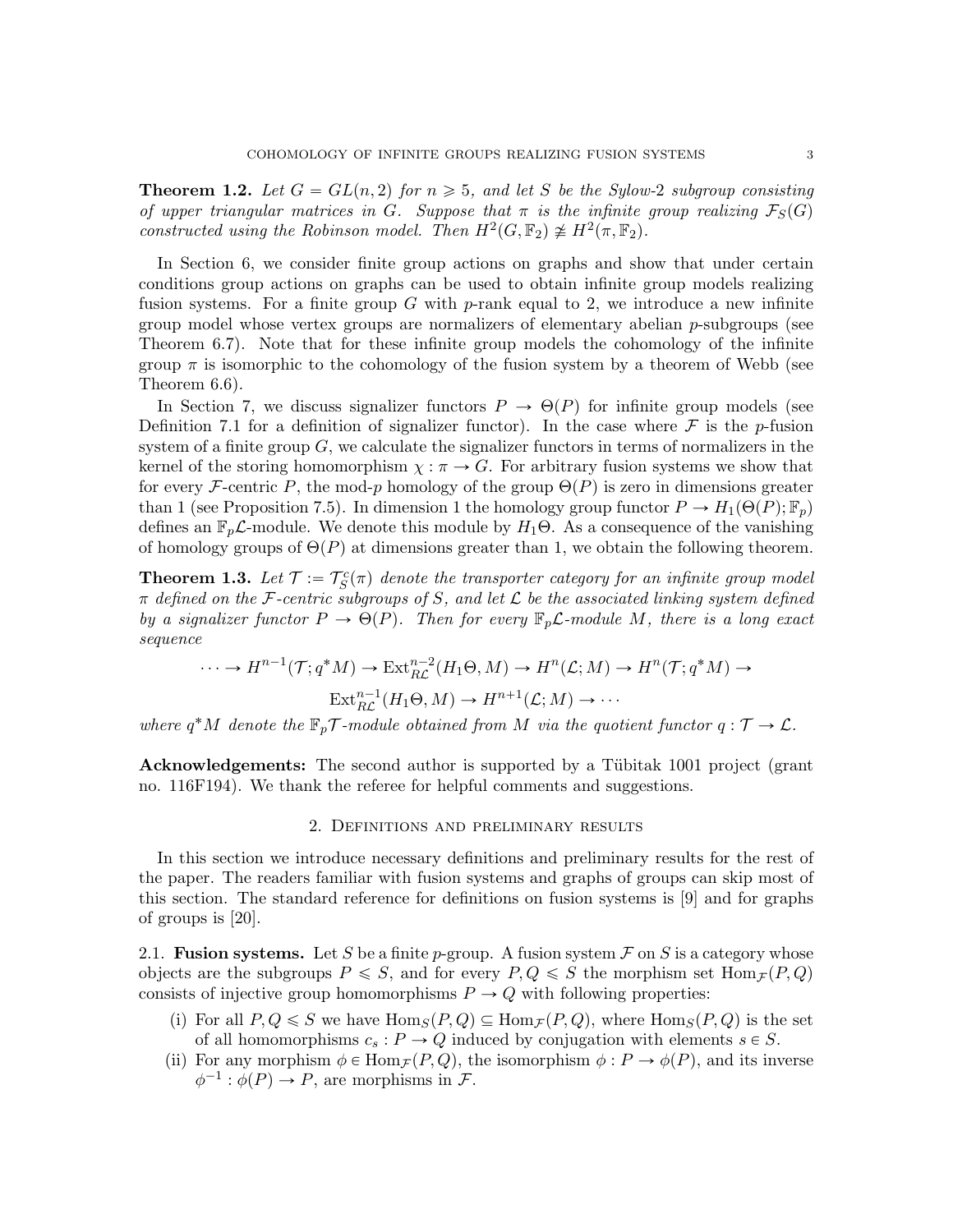Let  $\Gamma$  be a discrete (possibly infinite) group, and let S be a finite p-subgroup of  $\Gamma$ . We say S is a Sylow p-subgroup of Γ if for every p-subgroup  $P \leqslant \Gamma$  there is a  $q \in \Gamma$  such that  $gPg^{-1} \leq S$ . When S is a Sylow p-subgroup of a discrete group Γ, the fusion system  $\mathcal{F}_S(\Gamma)$ is defined as the fusion system on S whose morphisms  $P \to Q$  are defined as the set of all maps  $c_q : P \to Q$  induced by conjugations by elements in Γ. If a fusion system satisfies some additional axioms it is called a *saturated* fusion system (see [9, Def 1.37] for a definition). If G is finite group with a Sylow p-subgroup S, then the fusion system  $\mathcal{F}_{S}(G)$  is saturated.

Let  $F$  be a fusion system, and let  $P$  and  $Q$  be two subgroups in  $S$ . If there is an isomorphism  $f: P \to Q$  in F, then we say P and Q are F-conjugate and denote this by  $P \sim_{\mathcal{F}} Q$ . A subgroup  $Q \leqslant S$  is called fully F-normalized if  $|N_S(Q)| \geqslant |N_S(R)|$  for every  $R \leq S$  with  $Q \sim_{\mathcal{F}} R$ . A subgroup  $Q \leq S$  is called fully F-centralized if  $|C_S(Q)| \geq |C_S(R)|$ for every  $R \leq S$  with  $Q \sim_{\mathcal{F}} R$ . We say Q is *F*-centric if  $C_S(R) \leq R$  for every  $R \sim_{\mathcal{F}} Q$ . A subgroup  $Q \leq S$  is called F-radical if  $O_p(\text{Aut}_{\mathcal{F}}(Q)) = \text{Inn}(Q)$ , where  $O_p(G)$  denotes the largest normal  $p$ -subgroup in a group  $G$ .

If  $\mathcal{F} = \mathcal{F}_S(G)$  for a finite group G with a Sylow p-subgroup S, then  $P \leq S$  is fully normalized in F if and only if  $N_S(P)$  is a Sylow p-subgroup of  $N_G(P)$  (see [9, Prop 1.38]). A subgroup  $P \leq S$  is F-centric if and only if  $Z(P)$  is the Sylow p-subgroup of  $C_G(P)$  (see [9, Prop 4.43]). In this case we have  $C_G(P) = Z(P) \times C_G'(P)$  where  $C_G'(P) := O_{p'}(C_G(P))$ denotes the largest normal subgroup of  $C_G(P)$  whose order is coprime to p. A p-subgroup P in G is called *p*-centric if it satisfies this property.

We say a p-subgroup P of G is p-radical if  $O_p(N_G(P)/P) = 1$ . Note that a subgroup  $P \leq S$  is  $\mathcal{F}_{S}(G)$ -radical if and only if  $O_p(N_G(P)/PC_G(P)) = 1$ . Hence in general being p-radical and  $\mathcal{F}_S(G)$ -radical are different conditions. However, the following holds.

Lemma 2.1. Let G be finite group with a Sylow p-subgroup S, and let P be a subgroup of S. If P is  $\mathcal{F}_S(G)$ -centric and  $\mathcal{F}_S(G)$ -radical, then P is p-centric and p-radical. In general the converse does not hold.

*Proof.* We have seen above that P is  $\mathcal{F}_S(G)$ -centric if and only if P is p-centric. Assume that P is not p-radical. Then there is a p-subgroup Q of  $N_G(P)$  such that  $P \triangleleft Q \triangleleft N_G(P)$ . Since P is p-centric,  $C_G(P) = Z(P) \times C'_G(P)$ , hence  $PC_G(P) = PC'_G(P)$ . Since  $C'_G(P)$ has order coprime to p, we have  $Q \cap C'_G(P) = 1$ . This gives that  $Q C'_G(P) / P C'_G(P)$  is a nontrivial normal p-subgroup in  $N_G(P)/PC_G'(P)$ . Hence P is not  $\mathcal{F}_S(G)$ -radical.

To see that the converse that does not hold, let  $G = D_{24}$  be the dihedral group of order 24 and let  $P = O_2(G)$  be the normal cyclic subgroup of order 4. The centralizer of P in G is the cyclic subgroup of order 12, so P is 2-centric. Since  $N<sub>G</sub>(P)/P \cong S<sub>3</sub>$ , P is 2-radical. However P is not  $\mathcal{F}_{S}(G)$ -radical since  $N_{G}(P)/PC_{G}(P) \cong C_2$  (see [2, pg 11]).

Given a p-group  $S$ , the largest fusion system on  $S$  is the system where morphisms from P to Q are all injective homomorphisms  $f : P \to Q$ . This fusion system is denoted by  $\mathcal{F}_S^{\text{max}}$ . In general  $\mathcal{F}_S^{\text{max}}$  is not a saturated fusion system. The fusion system *generated* by a collection of morphisms  $\{f_i: P_i \to Q_i\}$  is defined as the smallest subfusion system of  $\mathcal{F}_S^{\max}$ that includes all the morphisms  $f_i$ . We denote this fusion system by  $\langle f_i | i = 1, \ldots, n \rangle$ .

Alperin's theorem for fusion systems states that if  $\mathcal F$  is a saturated fusion system, then  $\mathcal F$  is generated by  $\mathcal F$ -automorphisms of fully normalized,  $\mathcal F$ -radical,  $\mathcal F$ -centric subgroups of S (see [9, Thm 4.52]).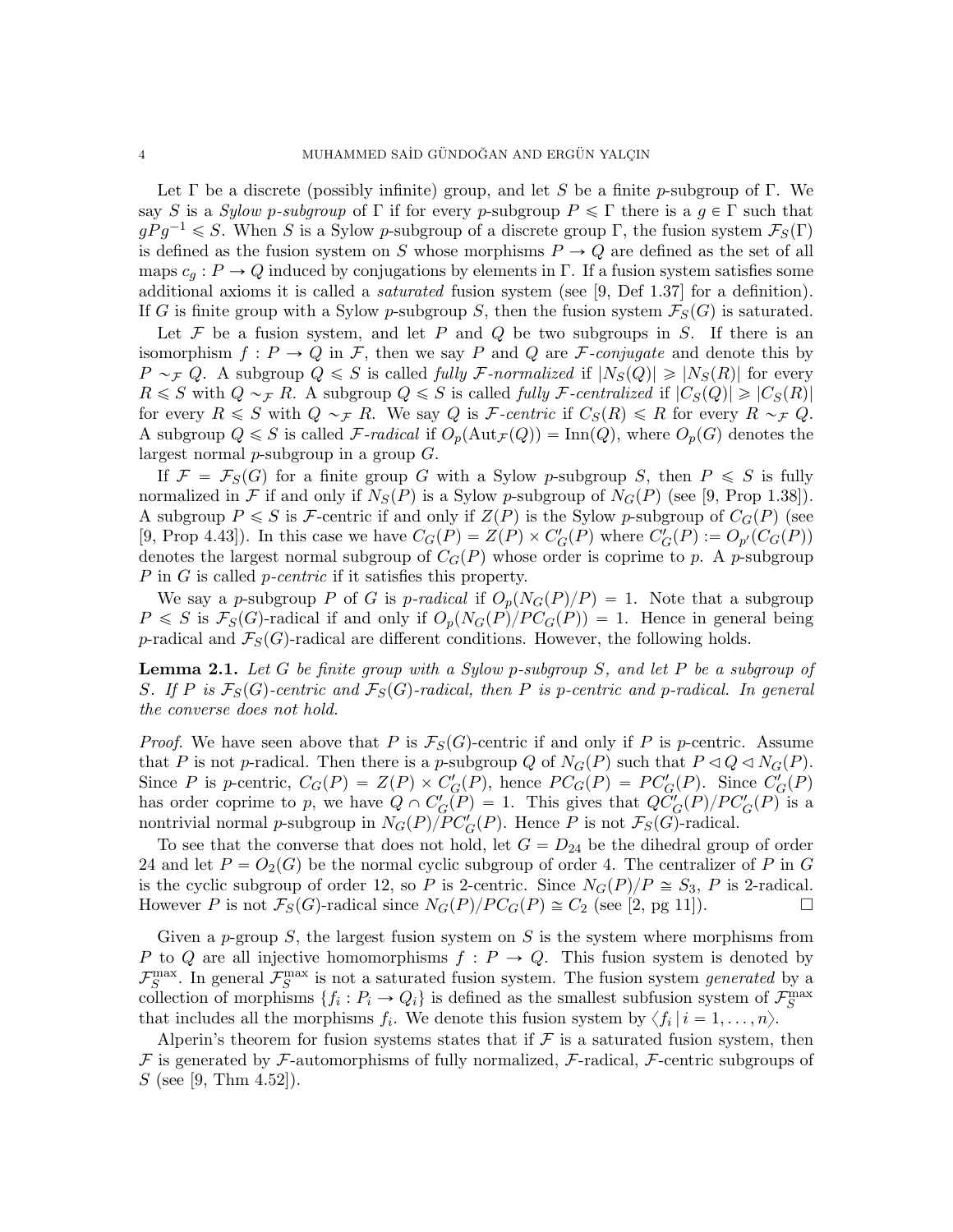2.2. Graphs of groups. A graph  $\Gamma$  consists of two sets  $E(\Gamma)$  and  $V(\Gamma)$ , called the edges and vertices of Γ, an involution on  $E(\Gamma)$  which sends e to  $\bar{e}$  where  $e \neq \bar{e}$ , and two maps  $o, t : E(\Gamma) \to V(\Gamma)$  which satisfy  $t(e) = o(\overline{e})$ . Each edge e is considered as an oriented edge, with origin  $o(e)$  and terminus  $t(e)$ . The pair  $\{e, \bar{e}\}\$ is called an unoriented edge.

**Definition 2.2.** A graph of groups  $(G, Y)$  consists of a connected nonempty graph Y together with a function  $\mathcal G$  assigning

(i) to each vertex v of Y a group  $G_v$  and to each edge e of Y a group  $G_e$ , such that  $G_{\bar{e}} = G_e$ for all e, and

(ii) to each edge  $e$ , a monomorphism  $\phi_e : G_e \to G_{t(e)}$ .

The fundamental group of a graph of groups is a group that can be described by giving a presentation. Let  $E$  denote the free group with a basis given by the edges of  $Y$ . For this presentation we denote the edges of Y by y and write  $a^y$  for the image of  $a \in G_y$  under the monomorphism  $\phi_y$ . Let  $F(\mathcal{G}, Y)$  denote the quotient group of the free product

$$
E*(\mathop{\ast}_{v\in V(Y)} G_v)
$$

by the normal subgroup  $N$ , where  $N$  is the normal closure of the relations

$$
ya^y y^{-1} = a^{\bar{y}} \text{ and } \bar{y} = y^{-1}
$$

for all  $y \in E(Y)$  and  $a \in G_y$ . Let T be a maximal tree in Y, then we define the group  $\pi(\mathcal{G}, Y, T)$  to be the quotient group of  $F(\mathcal{G}, Y)$  subject to the relations  $y = 1$  if  $y \in E(T)$ . It can be shown that the isomorphism class of  $\pi(G, Y, T)$  does not depend on the maximal tree T that is chosen (see [20, Proposition 20]). We call the group  $\pi(\mathcal{G}, Y, T)$ , the fundamental *group of*  $(\mathcal{G}, Y)$ , and denote it by  $\pi(\mathcal{G}, Y)$ .

There is also a topological description of the fundamental group of a graph of groups as the fundamental group of a topological space. For a discrete group  $G$ , let  $BG$  denote the classifying space of G. For each edge e, there is a continuous map  $B\phi_e : BG_e \to BG_{t(e)}$ induced by the group homomorphism  $\phi_e : G_e \to G_{t(e)}$ .

**Definition 2.3.** The total space  $X(\mathcal{G}, Y)$  of the graph of groups  $(\mathcal{G}, Y)$  is defined as the quotient space of  $\overline{z}$  $\sum_{i=1}^{n}$ 

$$
\left(\coprod_{v \in V(Y)} BG_v\right) \coprod \left(\coprod_{e \in E(Y)} (BG_e \times [0,1])\right)
$$

by the identifications

$$
BG_e \times [0,1] \to BG_{\bar{e}} \times [0,1] \text{ by } (x,t) \mapsto (x, 1-t)
$$

and

$$
BG_e \times \{1\} \to BG_{t(e)} \text{ by } (x,1) \mapsto (B\phi_e)(x).
$$

Using van Kampen's theorem and some other arguments, it is possible to show that the fundamental group of  $X(\mathcal{G}, Y)$  is isomorphic to the group  $\pi(\mathcal{G}, Y)$  defined above (see [8, Prop 23, pg 204). The space  $X(\mathcal{G}, Y)$  has a contractible universal covering, so it is a classifying space for the group  $\pi(\mathcal{G}, Y)$  (see [13, Thm 22]).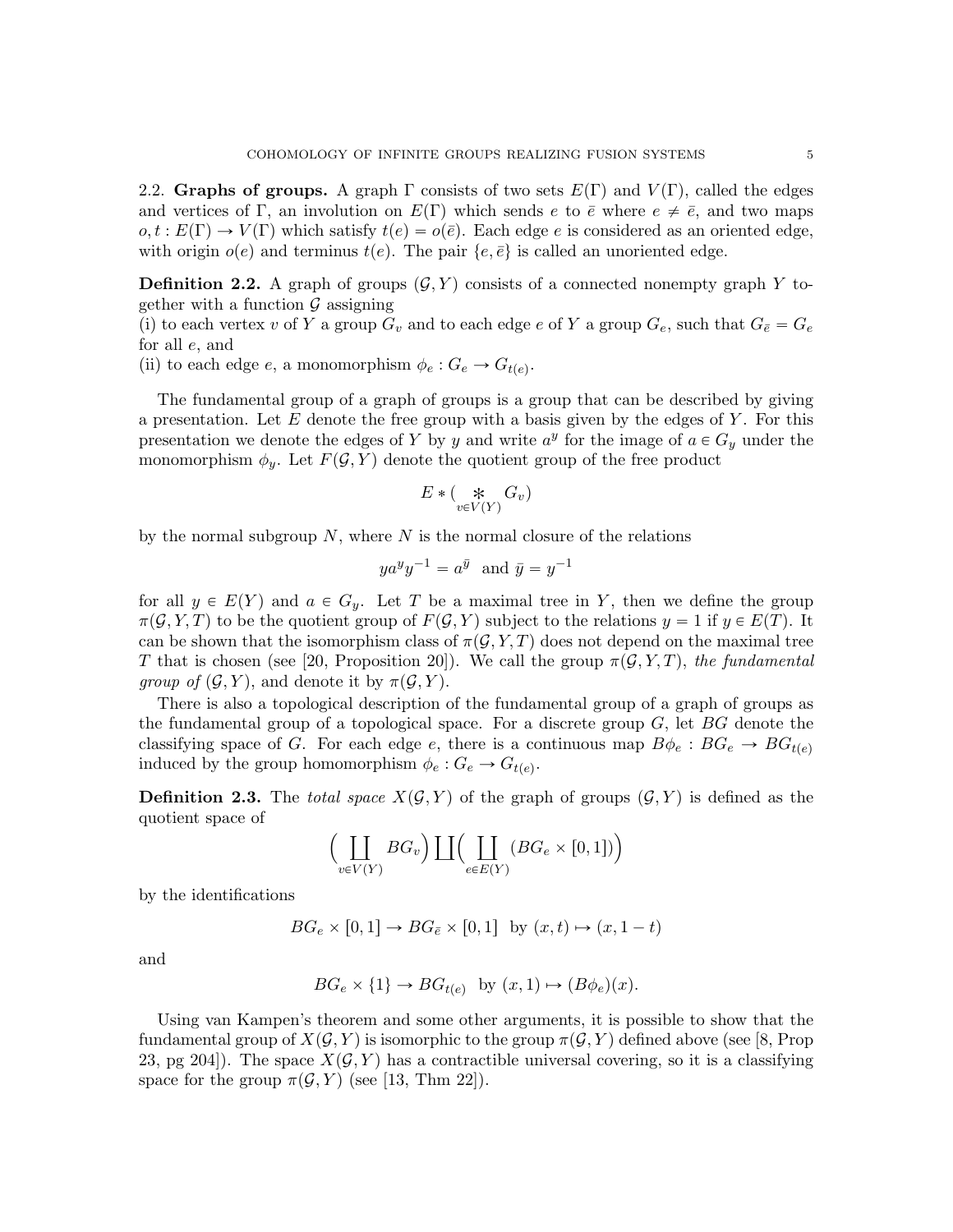Example 2.4. Two well-known examples of graph of groups are amalgamations and HNNextensions. If Y is a graph with one unoriented edge and two distinct vertices, and if A and B are the vertex groups and C is the edge group with two monomorphism  $A \leftrightarrow C \leftrightarrow B$ , denoted by  $i_A$  and  $i_B$ , then the fundamental group  $\pi$  is the amalgamated product

$$
A *_{C} B := \langle A * B | i_{A}(c) i_{B}(c)^{-1}, \text{ for all } c \in C \rangle.
$$

For the HNN-extension, we take the graph  $Y$  as a graph with one unoriented edge and one vertex, i.e. the graph is just a loop. If the vertex group is  $A$ , the edge group is  $C$ , and its monomorphism is the identity embedding  $C \hookrightarrow A$  and  $\phi : C \hookrightarrow A$ , we obtain the HNN-extension

$$
A *_{C} := \langle A, t | tct^{-1} = \phi(c), \text{ for all } c \in C \rangle.
$$

When  $Y$  is a finite graph as it is assumed to be throughout this paper, one can express the fundamental group  $\pi$  as a finite sequence of amalgamations and HNN-extensions. Because of this it is important to understand these two examples of graph of groups.  $\Box$ 

One of the key properties of graphs of groups is that vertex groups  $G_v$  embed into the fundamental group of graphs of groups.

**Lemma 2.5** (Lemma 19, pg. 200, [8]). Let  $(G, Y)$  be a graph of groups, let Z be a connected subgraph of Y. Then the natural homomorphism  $\pi(\mathcal{G}|Z, Z) \to \pi(\mathcal{G}, Y)$  is a monomorphism. In particular, for any vertex v of Y, the natural homomorphism  $i_v : G_v \to \pi(\mathcal{G}, Y)$  is a monomorphism.

Note that the natural map  $i_v$  is the map induced by inclusion of  $G_v$  into the free product  $E * (\ast_{v \in V(Y)} G_v)$ . Using the topological description of the fundamental group, it can also be described as the map induced by the inclusion of  $BG_v$  into the total space  $X(\mathcal{G}, Y)$ .

2.3. Groups acting on graphs. Let G be a group acting on a graph X. We say G acts without inversion if  $ge \neq \overline{e}$  for every edge e in X and every  $g \in G$ . Sometimes this type of action is called a cellular action. Throughout the paper we will assume that all actions on graphs are without inversion. Assume that  $X$  is a connected graph. Then we can define a graph of groups  $(G, Y)$  on the graph  $Y = X/G$  using the G-action on X. The vertex groups of  $(\mathcal{G}, Y)$  are the stabilizers of vertices of X under G-action. The details of the construction of this graph of groups can be found in [20, Section 5.4]. The first structure theorem of the Bass-Serre theory is the following:

**Theorem 2.6** (Theorem 12, pg. 52, [20]). If  $\pi$  is the fundamental group of a graph of groups  $(\mathcal{G}, Y)$ , then there is a tree T on which  $\pi$  acts without inversions such that the graph of groups associated to the  $\pi$  action on T is isomorphic to  $(\mathcal{G}, Y)$ .

The tree T is usually called the universal cover of the graph of groups  $(G, Y)$ , and its construction is described in [20, pg. 51].

The second structure theorem of the Bass-Serre theory is in some sense a converse to Theorem 2.6. Let G be a group acting on a graph X without inversions, and let  $(G, Y)$ be the associated graph of groups where  $Y = X/G$ . If  $\pi = \pi(\mathcal{G}, Y)$ , then there is a group homomorphism  $\varphi : \pi \to G$  that takes the elements in  $i(G_v)$  to the corresponding stabilizer subgroups in  $G$  and takes the HNN-extension generators  $t$  to the corresponding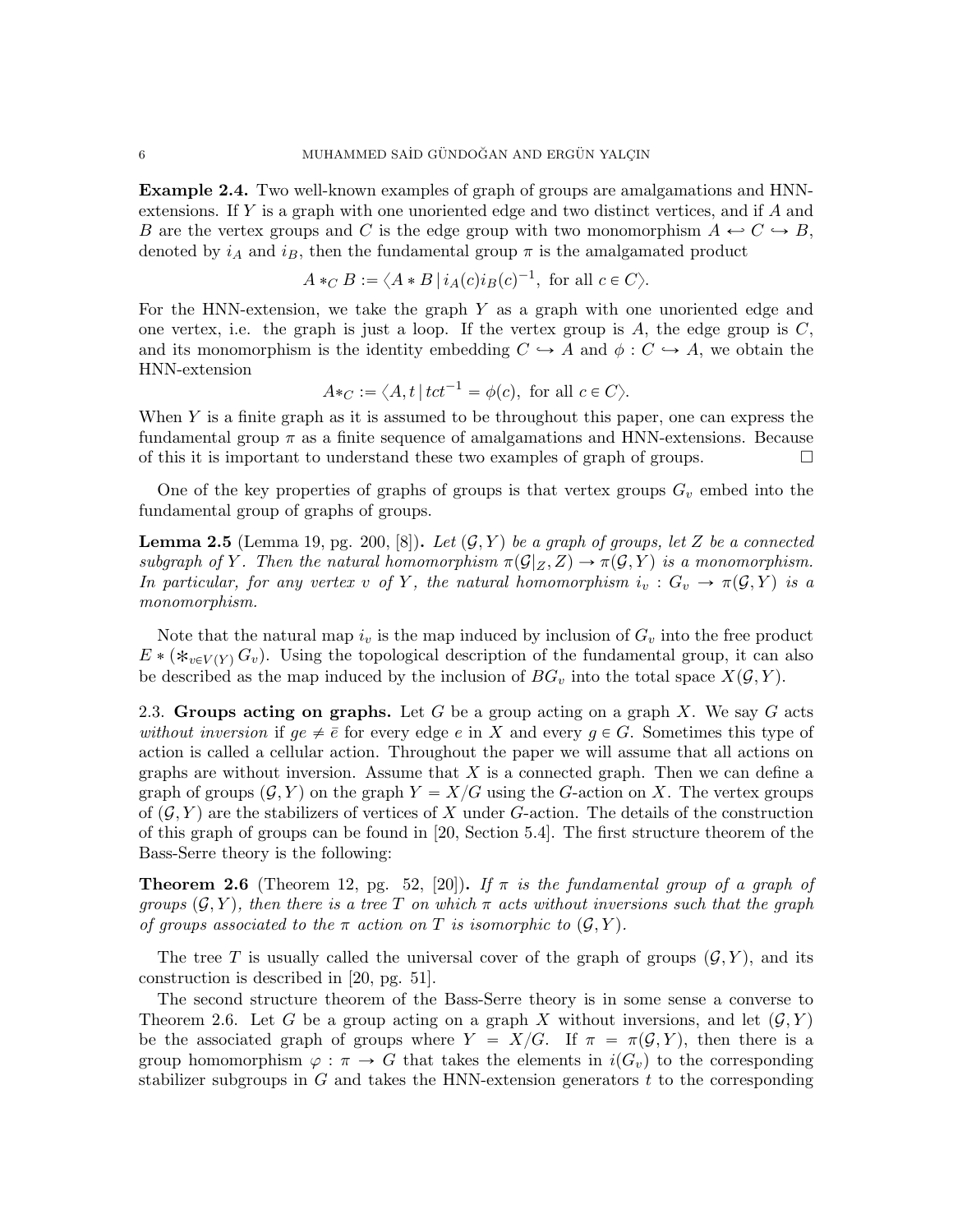group elements in G. There is also a map of graphs  $\psi: T \to X$  from the universal cover T of  $(\mathcal{G}, Y)$  to the graph X.

Theorem 2.7 (Thm 13, pg. 55, [20]). With the above notation and hypothesis, the following properties are equivalent:

 $(i)$  X is a tree. (ii)  $\psi: T \to X$  is an isomorphism of graphs. (iii)  $\varphi : \pi \to G$  is an isomorphism of groups.

One of the consequences of Theorem 2.7 is that if a group  $G$  acts freely on a tree then  $G$ is a free group. We can also conclude the following.

**Corollary 2.8** (Cor 1, pg 212, [8]). If H is a subgroup of the fundamental group  $\pi(G, Y)$  of a graph of groups such that the intersection of H with every conjugate of subgroups  $i_v(G_v)$ is the trivial group, then H is free.

In the situation described before Theorem 2.7, even for an arbitrary graph  $X$ , the homomorphism  $\varphi : \pi \to G$  is surjective if X is connected (see [20, Lemma 4, pg 34]). From the way  $\varphi$  is defined it is easy to see that the kernel of  $\varphi$  meets every conjugate of a vertex group in the trivial group, hence by Corollary 2.8, the kernel of  $\varphi$  is a free group.

2.4. Graphs of groups realizing fusion systems. Given a saturated fusion system  $\mathcal F$ defined on a finite p-group S, there are two different constructions of a discrete group  $\pi$  with Sylow p-subgroup S, due to Leary and Stancu [13] and Robinson [17], such that  $\mathcal{F}_{S}(\pi) = \mathcal{F}$ . In both of these constructions the group  $\pi$  is the fundamental group of a graph of groups. We first state the result by Leary and Stancu, which defines  $\pi$  as an iterated HNN-extension of the group S and does not require the fusion system  $\mathcal F$  to be saturated; it works for any fusion system.

**Theorem 2.9** (Leary and Stancu, [13]). Let F be a fusion system on a p-group S generated by isomorphisms  $f_i : P_i \to Q_i$  for  $1 \leq i \leq r$ . We define a graph of groups  $(G, Y)$  where Y is the graph having only one vertex v and edges  $e_1, \overline{e_1}, e_2, \overline{e_2}, ..., e_r, \overline{e_r}$ . We define the vertex group  $G_v := S$  and edge groups  $G_{e_i} = G_{\overline{e_i}} := P_i$ . The morphisms  $\phi_{e_i} : P_i \hookrightarrow S$  are the inclusions and the morphisms  $\phi_{\overline{e_i}}: P_i \to S$  are  $f_i$  composed with inclusions of  $Q_i$  into S. Then the fundamental group  $\pi := \pi(\mathcal{G}, Y)$  realizes the fusion system F, that is  $\mathcal{F} = \mathcal{F}_S(\pi)$ .

As an example of the Leary-Stancu model, consider the group

$$
G=S_3=\langle a,b\,|\,a^2=b^3=1,aba=b^2\rangle
$$

at prime  $p = 3$ . The unique Sylow 3-subgroup of G is  $S = \langle b \rangle \cong C_3$ . The morphism  $f : S \to S$  defined by  $f(b) = b^2$  generates the fusion system  $\mathcal{F}_S(G)$ . In this case the Leary-Stancu model gives the infinite group

$$
\pi = \langle b, t \, | \, b^3 = 1, tbt^{-1} = b^2 \rangle \cong C_3 \rtimes \mathbb{Z}.
$$

We will come back to this example later in Example 4.3 when we discuss cohomology of infinite group models.

We now describe the Robinson model for realizing fusion systems.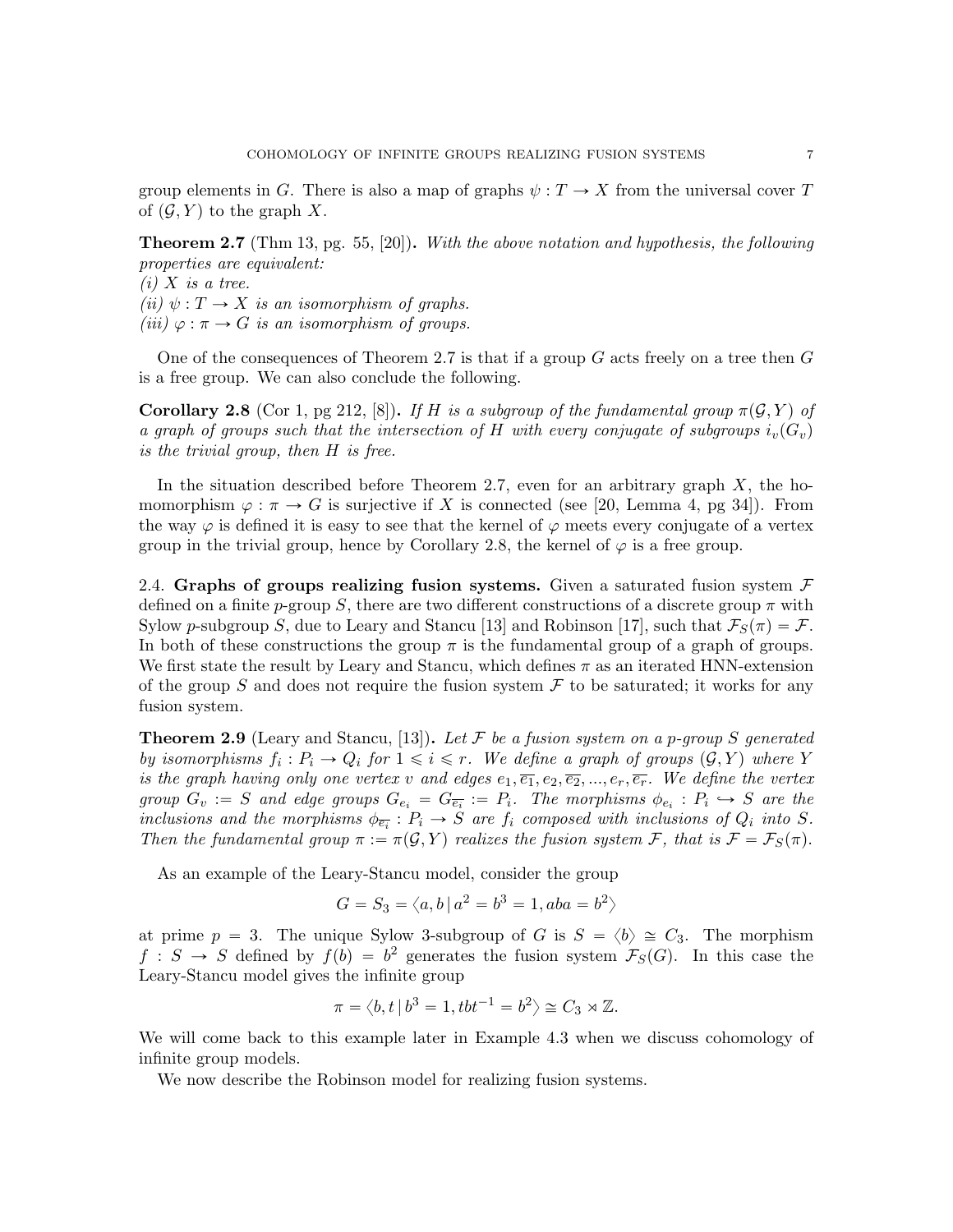**Theorem 2.10** (Robinson [17]). Let F be a fusion system on a p-group S generated by the images  $\mathcal{F}_{S_i}(G_i)$  under injective group homomorpisms  $f_i: S_i \hookrightarrow S$  for  $1 \leq i \leq r$ . We define a graph of groups  $(G, Y)$ , where Y has vertices  $v_0, v_1, v_2, ..., v_r$  and edges  $e_i, \overline{e_i}$  between  $v_0$ and  $v_i$  for  $1 \leq i \leq r$ . The vertex groups are  $G_{v_0} := S$  and  $G_{v_i} = G_i$  for  $1 \leq i \leq r$ . The edge groups are  $G_{e_i} = G_{\overline{e_i}} := S_i$  and monomorphisms  $\phi_{e_i} : S_i \hookrightarrow S$ ,  $\phi_{\overline{e_i}} : S_i \hookrightarrow G_i$  are inclusions. Then the fundamental group  $\pi := \pi(\mathcal{G}, Y)$  realizes the fusion system  $\mathcal{F}$ .

Robinson's theorem is proved also in [13, Thm 3]. Note that to apply Robinson's model to a particular fusion system, we need to start with a collection of subgroups  $G_i$  such that images of  $\mathcal{F}_{S_i}(G_i)$  generate the fusion system  $\mathcal{F}$ . Such a collection always exists for a saturated fusion system, but does not exist for an arbitrary fusion system (see [13, Section 4]).

Given a saturated fusion system F, a family of subgroups  $\{P_i\}$  in S is called a *conjugation* family if F is generated by morphisms in the normalizer fusions system  $N_{\mathcal{F}}(P_i)$ . By a theorem of Goldschmidt [11], the family of  $\mathcal F$ -centric and  $\mathcal F$ -radical subgroups in S form a conjugation family. For each i, the normalizer fusion system  $N_{\mathcal{F}}(P_i)$  is realized by a finite group  $G_i$  with a Sylow p-subgroup isomorphic to  $N_S(P_i)$  (see [9, Thm 3.70]). Hence if we take the groups  $G_i$  in Theorem 2.10 as these model groups and the subgroups  $S_i$  as their Sylow p-subgroups, then the infinite group  $\pi$  obtained using the Robinson construction will realize the fusion system  $\mathcal{F}.$ 

**Remark 2.11.** If F is a fusion system realized by a finite group G with a Sylow p-subgroup S, we take the subgroups  $G_i$  in the Robinson model as the normalizers  $G_i = N_G(P_i)$  where  $\{P_i\}$  is the family of all fully normalized, F-radical, and F-centric subgroups of S. For the edge groups we take the Sylow p-subgroups  $S_i = N_S(P_i)$  for every i. When we refer to the Robinson model for a fusion system realized by a finite group  $G$ , we will always assume that the collection of groups  $\{G_i\}$  and  $\{S_i\}$  appearing in Theorem 2.10 are chosen as described here.

Associated to a saturated fusion system  $\mathcal F$  there is a *centric linking system*  $\mathcal L$  (see [9, Def 9.35]) and the triple  $(S, \mathcal{F}, \mathcal{L})$  is called a p-local finite group. The cohomology of the p-local finite group  $(S, \mathcal{F}, \mathcal{L})$  is defined to be the cohomology of the p-completion of the realization  $|\mathcal{L}|$  of the linking system  $\mathcal{L}$ . It is shown in [6, Thm B] that the cohomology of a p-local finite group is isomorphic to the subalgebra of F-stable elements in  $H^*(S; \mathbb{F}_p)$ , denoted by  $H^*(\mathcal{F}; \mathbb{F}_p)$ . We define the cohomology of the fusion system  $\mathcal F$  as the inverse limit

$$
H^*(\mathcal{F}; \mathbb{F}_p) := \lim_{P \in \mathcal{F}} H^*(P; \mathbb{F}_p)
$$

and it is easy to see that these two definitions for  $H^*(\mathcal{F};\mathbb{F}_p)$  coincide.

In general the cohomology of a fusion system may be different than the cohomology of an infinite group  $\pi$  that realizes it. The following theorem by Libman and Seeliger [14, Thm 1.1] explains the relation between these two cohomology groups.

**Theorem 2.12** (Libman and Seeliger, [14]). Let F be a saturated fusion system defined on a finite p-group S, and let  $\pi$  be an infinite group realizing F, constructed using the Leary-Stancu model or the Robinson model. Then the map  $res^{\pi}_{S}: H^{*}(\pi,\mathbb{F}_{p}) \to H^{*}(S,\mathbb{F}_{p})$  splits as an  $\mathbb{F}_p$ -algebra map and has an image isomorphic to  $H^*(\mathcal{F};\mathbb{F}_p)$  that gives

$$
H^*(\pi; \mathbb{F}_p) \cong H^*(\mathcal{F}; \mathbb{F}_p) \oplus \ker(\text{Res}_S^{\pi}).
$$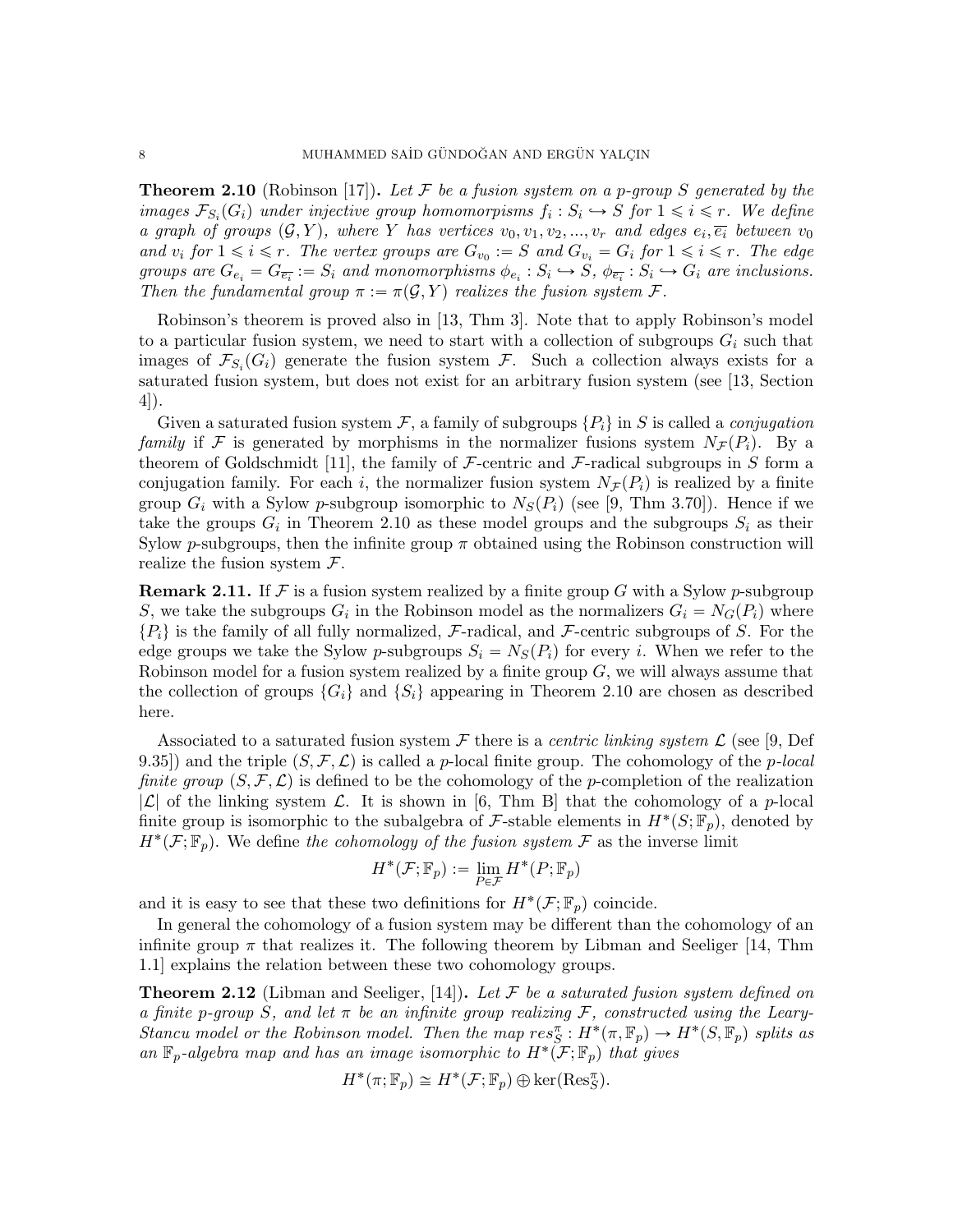The proof of this theorem uses results from the homotopy theory of linking systems. We will give later another proof for this theorem for fusion systems realized by a finite group.

### 3. Graphs of groups with a storing homomorphism

In this section we use the definitions and notation introduced in the previous section.

**Definition 3.1.** Let  $(G, Y)$  be a graph of groups and G be a finite group. A group homomorphism  $\chi : \pi(\mathcal{G}, Y) \to G$  is called a storing homomorphism if it is surjective and for any vertex group  $G_v$  with inclusion map  $i_v : G_v \to \pi(\mathcal{G}, Y)$ , the composition  $\chi \circ i_v : G_v \to G$  is injective.

The kernel of a storing homomorphism  $\chi : \pi \to G$  has a trivial intersection with  $i_v(G_v)$ for each vertex group  $G_v$ , hence by Corollary 2.8, the kernel of  $\chi$  is a free group. Therefore, we have an exact sequence

$$
1 \to F \to \pi(\mathcal{G}, Y) \xrightarrow{\chi} G \to 1
$$

where F is a free group. This gives a G-action on the abelianization  $F_{ab} = F/[F, F]$  induced by conjugation in  $\pi(\mathcal{G}, Y)$ .

By Theorem 2.6, the fundamental group  $\pi := \pi(G, Y)$  acts on a tree T without inversion in such a way that the isotropy subgroups of the vertices of  $T$  are conjugate to the vertex groups  $G_v$  of  $(\mathcal{G}, Y)$ . The  $\pi$ -action on T induces an action of  $G \cong \pi(\mathcal{G}, Y)/F$  on the quotient graph  $X = T/F$ . From this we obtain a G-action on  $H_1(X)$ .

**Lemma 3.2.** There is a  $\mathbb{Z}G$ -module isomorphism between  $F_{ab}$  and  $H_1(X)$ .

*Proof.* Let  $\pi : T \to X = T/F$  denote the quotient map which takes a point  $t \in T$  to its F-orbit Ft. Fix a vertex  $v \in T$ , and let  $\overline{v} = \pi(v)$ . By covering space theory, there is an isomorphism  $F \cong \pi_1(X, \bar{v})$  given by the map  $\phi : F \to \pi_1(X, \bar{v})$  that takes an  $f \in F$  to the path homotopy class  $[\pi(\tau)]$ , where  $\tau = p(v, fv)$  is a path from v to fv.

Let  $\phi$  be the induced isomorphism between the abelianization groups  $F_{ab} \to H_1(X) \cong$  $(\pi_1(X, \bar{v}))_{ab}$ . We have a commutative diagram

$$
F \xrightarrow{\phi} \pi_1(X, \bar{v})
$$
  

$$
f \downarrow \qquad \qquad \downarrow k
$$
  

$$
F_{ab} \xrightarrow{\hat{\phi}} H_1(X)
$$

where j and k are the abelianization maps. To show that  $\hat{\phi}$  is a ZG-module isomorphism, it is enough to show that for every  $f \in F$  and  $g \in G$ , the equality  $k(\phi(\gamma f \gamma^{-1})) = g \cdot k(\phi(f))$ holds for every  $\gamma \in \pi(\mathcal{G}, Y)$  such that  $\chi(\gamma) = g$ .

We have  $\phi(f) = [\pi(\tau)]$  where  $\tau = p(v, fv)$  is a path from v to fv. For  $\gamma \in \pi(\mathcal{G}, Y)$ , we have  $\phi(\gamma f \gamma^{-1}) = [\pi p(v, \gamma f \gamma^{-1} v)].$  Note that

$$
p(v, \gamma f \gamma^{-1} v) \simeq p(v, \gamma v) \cdot p(\gamma v, \gamma f v) \cdot p(\gamma f v, \gamma f \gamma^{-1} v)
$$

in T. Since  $\pi$  annihilates the F-action, we have

$$
\pi(p(\gamma fv, \gamma f \gamma^{-1} v)) = \pi(\gamma f \gamma^{-1} p(\gamma v, v)) = \pi(p(\gamma v, v)) = \pi(p(v, \gamma v))^{-1}.
$$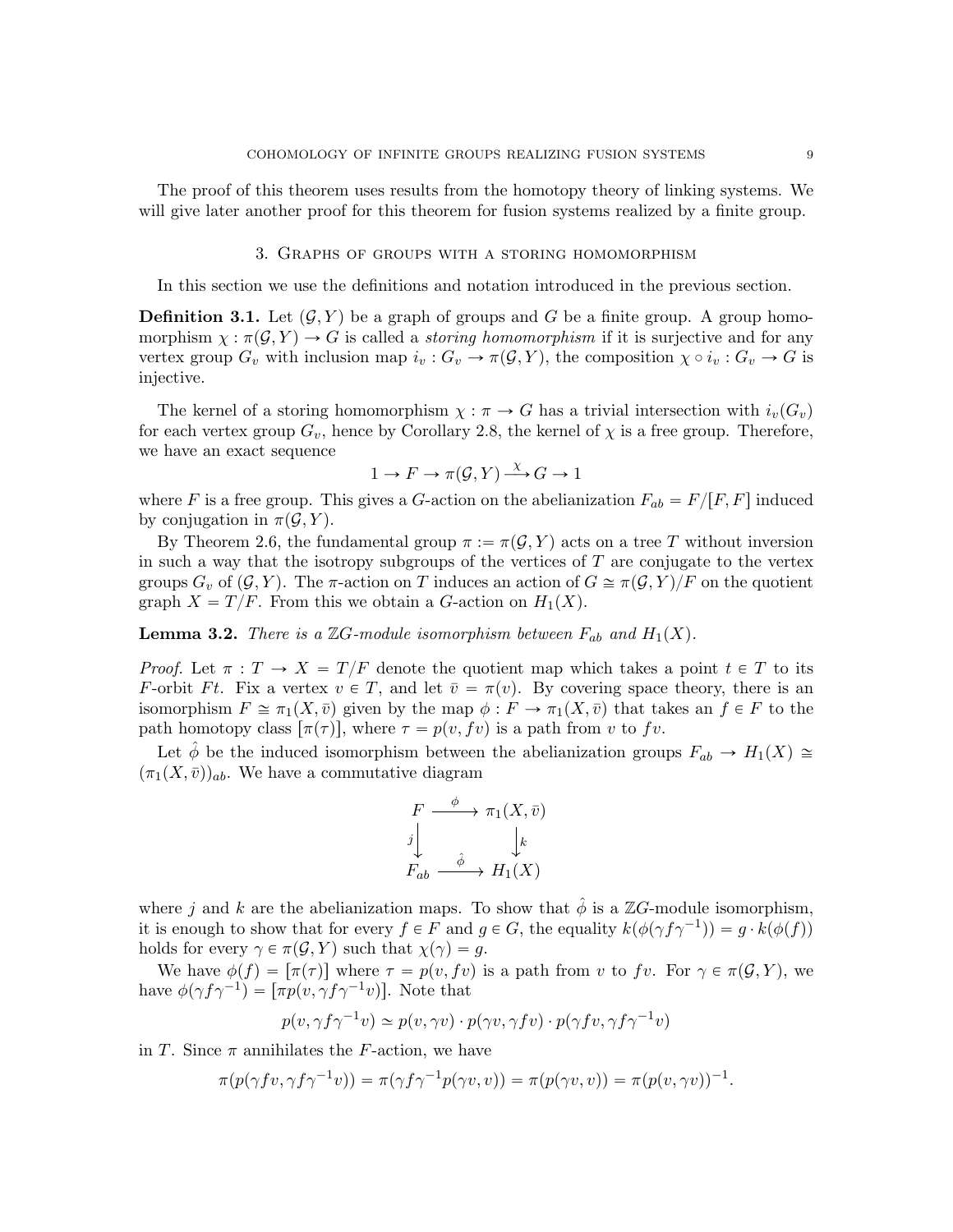This gives

$$
k(\phi(\gamma f \gamma^{-1})) = k[\pi p(v, \gamma v))] + k[\pi p(\gamma v, \gamma f v))] - k[\pi p(\gamma v, v))] = k[\pi p(\gamma v, \gamma f v)]
$$

in  $H_1(X)$ . Note that  $\pi p(\gamma v, \gamma f v)$  is a loop at  $g\bar{v}$  whose homology class is equal to  $g\bar{k}[\pi p(v, f v)]$ . Hence we have  $k(\phi(\gamma f \gamma^{-1})) = g k(\phi(f))$  as desired. We conclude that  $\hat{\phi}$  is a ZG-module isomorphism between  $F_{ab}$  and  $H_1(X)$ .

**Theorem 3.3.** Let  $(G, Y)$  be a graph of groups and let  $\pi := \pi(G, Y)$ . Suppose that  $\pi$  has a Sylow p-subgroup and that there is a storing homomorphism  $\chi : \pi \to G$  that takes a Sylow p-subgroup of  $\pi$  to a Sylow p-subgroup of G. Then, there is an isomorphism

$$
H^{n}(\pi; \mathbb{F}_{p}) \cong H^{n}(G; \mathbb{F}_{p}) \oplus H^{n-1}(G; \text{Hom}(F_{ab}, \mathbb{F}_{p}))
$$

for every  $n \geq 0$ , where F is the kernel of  $\chi$ .

*Proof.* To simplify the notation we will denote the images of vertex groups  $G_v$  and edge groups  $G_e$  under  $\chi : \pi \to G$  also by  $G_v$  and  $G_e$ . Let  $F = \text{ker } \chi$  and T be the tree on which  $\pi$  acts with isotropy given by  $(\mathcal{G}, Y)$ . Consider the G-action on the graph  $X = T/F$ . Since  $T$  is connected,  $X$  is also a connected graph.

The cellular cochain complex for X with coefficients in  $R := \mathbb{F}_p$  gives an exact sequence of RG-modules

$$
0 \to R \to C^{0}(X,R) \xrightarrow{\delta^{0}} C^{1}(X,R) \to H^{1}(X;R) \to 0.
$$
\n(3.1)

The G-action on  $X$  permutes the cells in  $X$ , hence we have

$$
C^{0}(X,R) = \bigoplus_{v \in OV} R[G/G_v] \text{ and } C^{1}(X,R) = \bigoplus_{e \in OE} R[G/G_e]
$$

where  $OE$  and  $OV$  are orbit representative sets for edges and vertices in X, respectively. Since  $\pi$  has a Sylow p-subgroup, there exists a vertex group  $G_v$  containing a Sylow psubgroup S. This means that in G the subgroup  $G_v$  also includes a Sylow p-subgroup of G. From this we conclude that the map  $\mu : R \to C^{0}(X, R)$  splits since  $|G : G_{v}|$  is not divisible by  $p$ . We can divide the exact sequence in  $(3.1)$  into two sequences

$$
0 \to R \to C^0(X, R) \to K \to 0
$$
  

$$
0 \to K \to C^1(X, R) \to H^1(X; R) \to 0
$$

where the first sequence splits. By Shapiro's lemma, the first sequence gives an isomorphism

$$
\bigoplus_{v \in OV} H^*(G_v, R) \cong H^*(G; K) \oplus H^*(G; R). \tag{3.2}
$$

From the second short exact sequence, we also obtain a long exact sequence. By adding  $H^*(G;R)$  to two consecutive terms in this sequence and by using the isomorphism in (3.2), we get a long exact sequence

$$
\cdots \to H^n(G;R) \oplus H^{n-1}(G,H^1(X;R)) \to \bigoplus_{v \in OV} H^n(G_v,R) \xrightarrow{\delta^0)^*} \bigoplus_{e \in OE} H^n(G_e,R) \to
$$
  

$$
\to H^n(G,H^1(X;R)) \oplus H^{n+1}(G;R) \to \cdots.
$$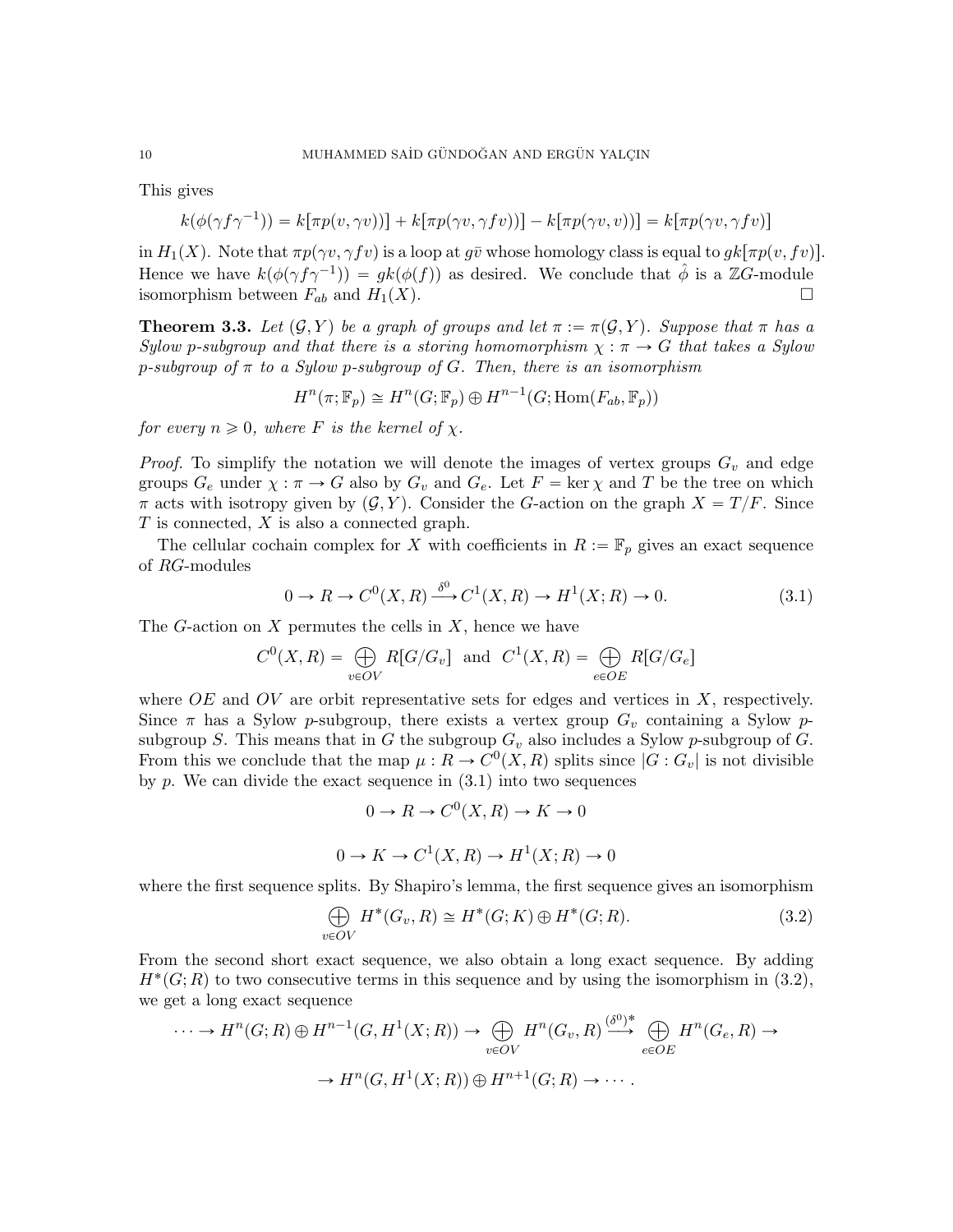The group  $\pi = \pi(\mathcal{G}, Y)$  acts on a tree T with the same isotropy subgroups as the G-action

on X. This gives a similar long exact sequence from the 
$$
\pi
$$
-action on T:  
\n
$$
\cdots \to H^n(\pi; R) \to \bigoplus_{v \in OV} H^n(G_v; R) \to \bigoplus_{e \in OE} H^n(G_e, R) \to H^{n+1}(\pi; R) \to \cdots
$$

Since the maps in the middle coincide, by the five-lemma we obtain an isomorphism

$$
H^n(\pi, R) \cong H^n(G, R) \oplus H^{n-1}(G, H^1(X; R))
$$

for every  $n \geq 0$ . By Lemma 3.2 we have

$$
H1(X; R) = Hom(H1(X); R) = Hom(Fab, R).
$$

Hence the proof is complete.  $\Box$ 

Remark 3.4. Theorem 3.3 is a generalization of [4, Lemma 3.1]. The proof we give here is very similar to the proof in [4]. There is an alternative approach to proving Theorem 3.3 using the Lyndon-Hochschild-Serre spectral sequence [7, Thm 6.3] for the extension

$$
1 \to F \to \pi \to G \to 1.
$$

We use this approach later in the proof of Theorem 1.3.

In Theorem 3.3, the assumption that the fundamental group  $\pi$  has a Sylow p-subgroup is necessary, as the following example illustrates.

**Example 3.5.** Let  $\pi = C_2 * C_2 = \langle a_1, a_2 | a_i^2, \text{ for } i = 1, 2 \rangle$ . Then G has no Sylow 2-subgroup since the subgroups  $\langle a_1 \rangle$  and  $\langle a_2 \rangle$  are not conjugate to each other in  $\pi$ . Note that if we take  $G = C_2 \times C_2$  and define the storing homomorphism  $\chi : \pi \to G$  by taking  $a_1$  and  $a_2$ to the generators of G, then the kernel of  $\chi$  is the subgroup  $F = \langle (a_1 a_2)^2 \rangle \cong \mathbb{Z}$ . We have  $H^*(G; \mathbb{F}_2) \cong \mathbb{F}_2[x_1, x_2]$  where  $\deg x_i = 1$ , and  $H^i(\pi; \mathbb{F}_2) \cong \mathbb{F}_2 \oplus \mathbb{F}_2$  for all  $i \geq 1$ . Hence, the isomorphism in Theorem 3.3 does not hold in this case.

#### 4. Proof of Theorem 1.1

In this section we prove the following theorem which was stated as Theorem 1.1 in the introduction. For a discrete group F,  $F_{ab} := F/[F, F]$  denotes the abelianization of F.

**Theorem 4.1.** Let  $\mathcal{F} = \mathcal{F}_S(G)$  be a fusion system of a finite group G. Assume that G is p-minimal, and let  $\pi$  denote the infinite group realizing F obtained by either the Leary-Stancu model or the Robinson model (as in Remark 2.11). Then there is a group extension  $1 \to F \to \pi \to G \to 1$  where F is a free group, and there is an isomorphism of cohomology groups

$$
H^{n}(\pi; \mathbb{F}_{p}) \cong H^{n}(G; \mathbb{F}_{p}) \oplus H^{n-1}(G; \text{Hom}(F_{ab}, \mathbb{F}_{p}))
$$

for every  $n \geqslant 0$ .

*Proof.* Let G be a finite group with Sylow p-subgroup S. Suppose that G has no proper subgroups that control p-fusion in G. Let  $\pi_{LS} = \pi(\mathcal{G}, Y)$  denote the infinite group realizing the fusion system  $\mathcal{F} := \mathcal{F}_S(G)$  constructed according to the Leary-Stancu model, as explained in Theorem 2.9. Let  $\chi : \pi_{LS} \to G$  denote the group homomorphism that takes  $S \leq \pi_{LS}$  to  $S \le G$  and the generators  $t_i$  to the group elements  $g_i \in G$  where  $g_i$  is an element in G such that  $c_{g_i} = f_i : P_i \to Q_i$  for  $i = 1, ..., r$ . Note that the image of  $\chi$  controls p-fusion in G,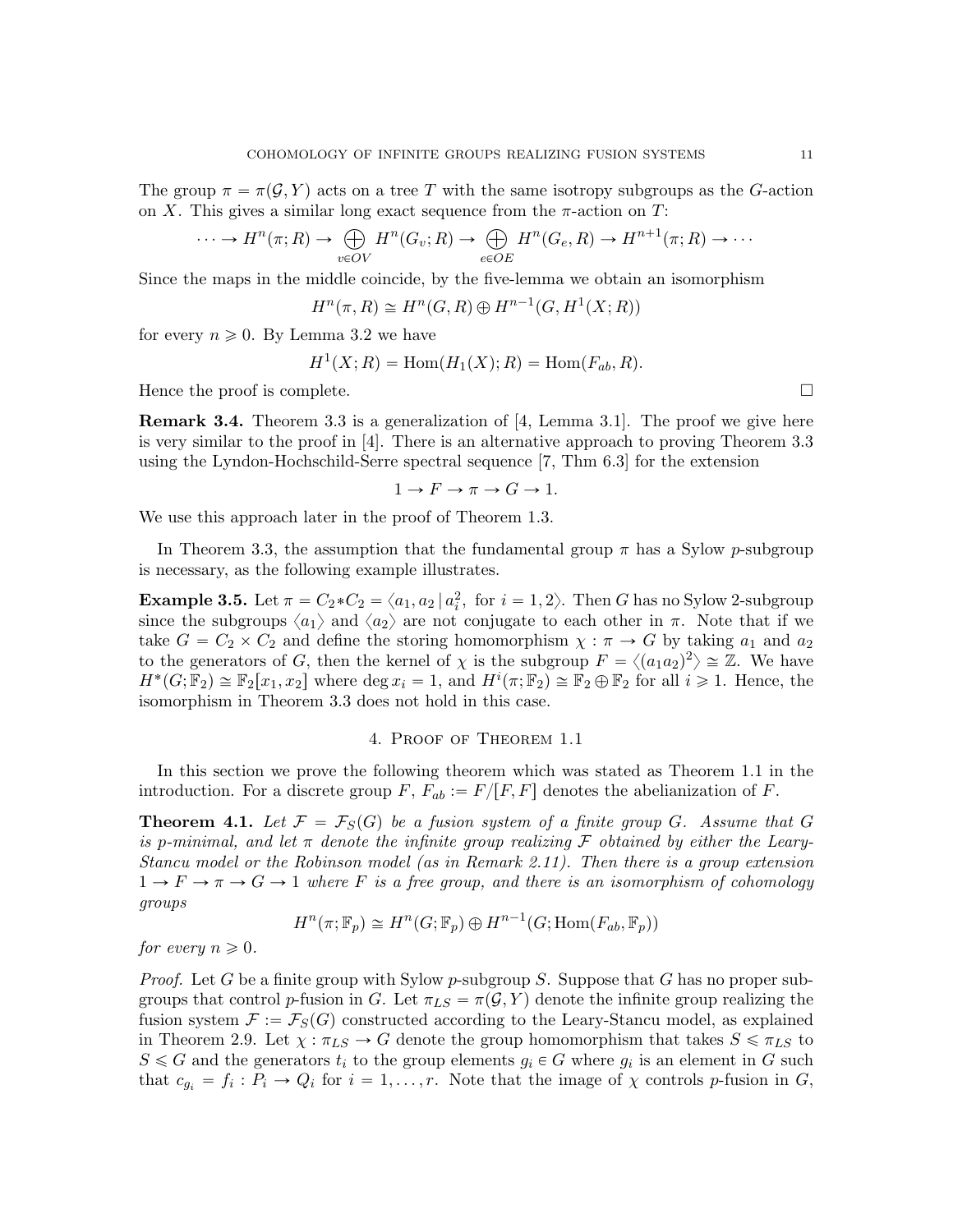hence by our assumption above  $\chi$  is surjective. The only vertex group of  $\mathcal G$  is S, and the restriction of  $\chi$  to S is injective, hence  $\chi$  is a storing homomorphism.

Now let  $\pi_R$  denote the infinite group  $\pi_R$  obtained using the Robinson model with vertex groups  $N_G(P_i)$  for a collection of p-centric subgroups  $\{P_i\}$ , where Y is a star-shaped graph with the center having vertex group S. In this case the group  $\pi$  is generated by the subgroups  $i_v(N_G(P_i))$  in  $\pi$ , so  $\chi$  is defined as a map that takes the subgroups  $i_v(N_G(P_i))$  injectively to the subgroups  $N_G(P_i)$  in G. It is easy to see that in this case too,  $\chi$  is a storing homomorphism.

In both cases there is a storing homomorphism  $\chi : \pi \to G$ . Since the kernel of a storing homomorphism is a free group, this gives a group extension  $1 \to F \to \pi \to G \to 1$ , where F is a free group. Applying Theorem 3.3 to the storing homomorphism  $\chi : \pi \to G$  gives the isomorphism in the statement of the theorem.

As a corollary of Theorem 4.1, we obtain the following.

**Corollary 4.2.** Let G and  $\pi$  be as in Theorem 1.1. Then the kernel of the restriction map  $\text{Res}_{S}^{\pi}: H^{n}(\pi; \mathbb{F}_{p}) \to H^{n}(S; \mathbb{F}_{p})$  is isomorphic to  $H^{n-1}(G; \text{Hom}(F_{ab}; \mathbb{F}_{p}))$  for all  $n \geq 0$ .

*Proof.* The image of the restriction map  $\text{Res}_{S}^{\pi}$  is isomorphic  $H^{*}(\mathcal{F}; \mathbb{F}_{p}) \cong H^{*}(G; \mathbb{F}_{p})$ . Hence Theorem 1.1 gives the desired isomorphism.

We now give an example to illustrate that infinite groups obtained using the Leary-Stancu model may have cohomology groups that are not isomorphic to the cohomology of the fusion systems that they realize.

**Example 4.3.** Let  $G = S_3 = \langle a, b | b^3 = a^2 = 1, aba = b^2 \rangle$  and  $R = \mathbb{F}_3$ . The Sylow 3-subgroup of G is  $S = \langle b \rangle \cong C_3$ . The Leary-Stancu model is the infinite group

$$
\pi = \langle b, t | b^3 = 1, tbt^{-1} = b^2 \rangle \cong C_3 \rtimes \mathbb{Z}.
$$

The storing homomorphism  $\chi : \pi \to G$  takes  $t \in \pi$  to  $a \in G$ , so the kernel of  $\chi$  is  $F = \langle t^2 \rangle \cong$  $\mathbb Z$ . The G-action on F is trivial, hence Theorem 3.3 gives that

$$
Hn(\pi; \mathbb{F}_3) \cong Hn(S_3; \mathbb{F}_3) \oplus Hn-1(S_3; \mathbb{F}_3).
$$
\n(4.1)

for all  $n \ge 0$ . The cohomology ring of  $C_3$  is  $H^*(C_3; \mathbb{F}_3) = \bigwedge_{\mathbb{F}_3}(x) \otimes \mathbb{F}_3[y]$ , where deg  $x = 1$ and deg  $y = 2$ , and the cohomology ring of  $S_3$  is the subalgebra<br>  $H^*(S_3; \mathbb{F}_3) = \bigwedge_{\mathbb{F}} (xy) \otimes \mathbb{F}_3[y^2].$ 

$$
H^*(S_3; \mathbb{F}_3) = \bigwedge_{\mathbb{F}_3}(xy) \otimes \mathbb{F}_3[y^2].
$$

We can calculate the cohomology of  $\pi$  using the sequence  $1 \to C_3 \to \pi \to \mathbb{Z} \to 1$ . The LHSspectral sequence has only two nonzero vertical lines and  $d_1: H^n(C_3; \mathbb{F}_3) \to H^n(C_3, \mathbb{F}_3)$  is identity only at dimensions n where  $n \equiv 1, 2 \mod 4$ . From this calculation, we can easily see that  $H^n(\pi; \mathbb{F}_3) \not\cong H^n(S_3; \mathbb{F}_3)$  and ker $(\text{Res}^{\pi}_S) \cong H^{n-1}(S_3; \mathbb{F}_3)$  for all  $n \geq 0$ .

We end this section with an example of storing homomorphism  $\pi \to S_3$  where  $\pi$  is an amalgamation of two finite groups and  $S_3$  acts nontrivially on  $F$ .

**Example 4.4.** Let  $\pi = S_3 *_{C_3} S_3$ , and  $R = \mathbb{F}_3$ . We can give a presentation for  $\pi$  as follows:  $\pi = \langle b, a_1, a_2 | a_i^2 = 1, a_i b a_i = b^2 \text{ for } i = 1, 2 \rangle.$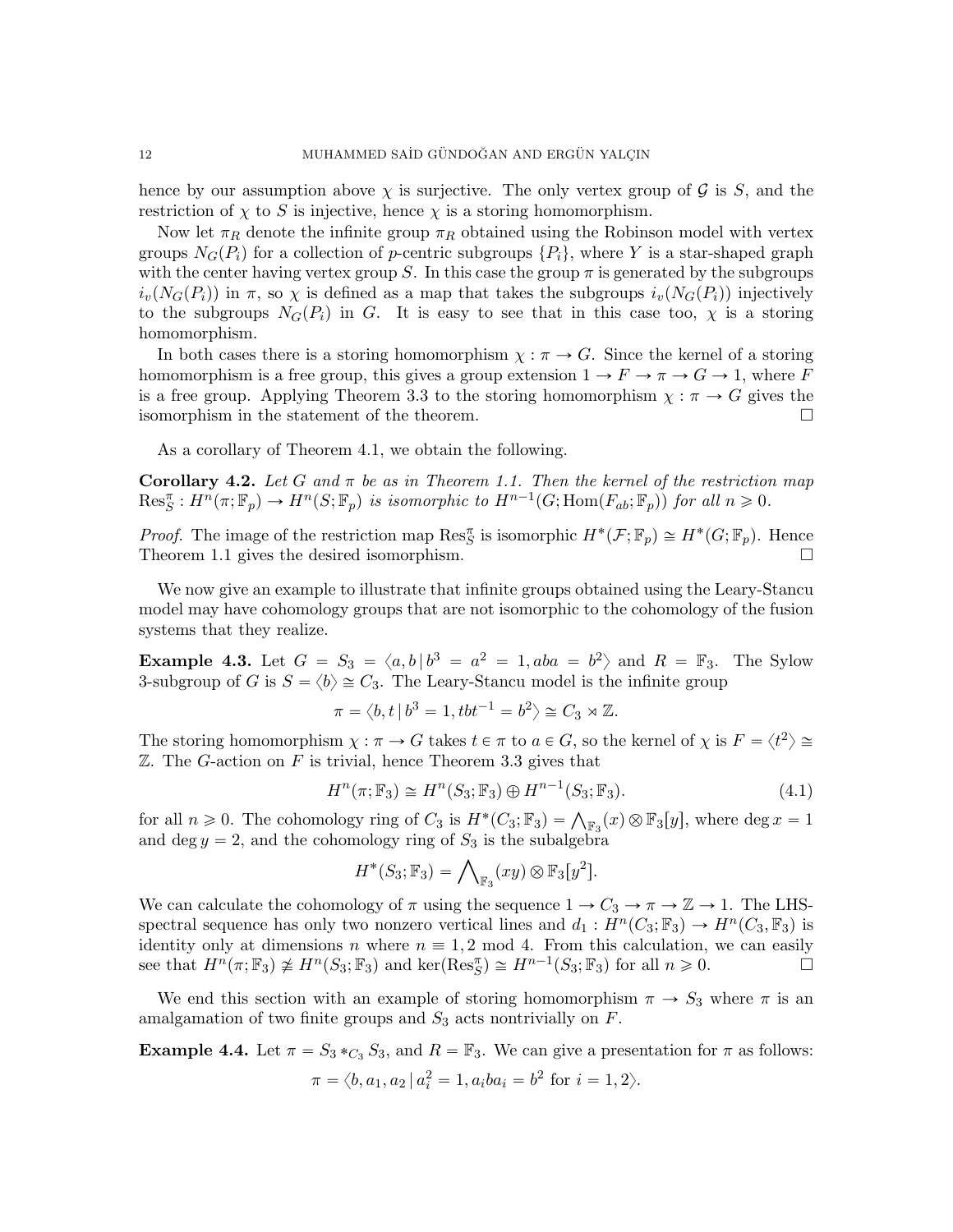The group  $G = S_3$  is a store of  $\pi$  with storing homomorphism which takes both  $a_1$  and  $a_2$ to  $a \in G$ . The kernel of  $\chi$  is  $F = \langle a_1 a_2 \rangle \cong \mathbb{Z}$ . In this case  $G = S_3$  acts nontrivially on F since  $a_1(a_1a_2)a_1 = a_2a_1 = (a_1a_2)^{-1}$ . We usually denote this one-dimensional  $\mathbb{Z}S_3$ -module by  $\mathbb{Z}$ . By Theorem 3.3, we have

$$
H^n(\pi; \mathbb{F}_3) \cong H^n(S_3; \mathbb{F}_3) \oplus H^{n-1}(S_3; \widetilde{\mathbb{F}}_3)
$$

for all  $n \geq 0$ , where  $\tilde{\mathbb{F}}_3 = \mathbb{F}_3 \otimes \tilde{\mathbb{Z}}$  is the one dimensional  $\mathbb{F}_3S_3$ -module where the generators  $b \in S_3$  acts trivially and a acts by multiplication with  $(-1)$ . We can calculate the cohomology groups  $H^n(S_3; \widetilde{\mathbb{F}}_3)$  using the sequence of  $\mathbb{F}_3G$ -modules  $0 \to \mathbb{F}_3 \to \mathbb{F}_3[G/S] \to \widetilde{\mathbb{F}}_3 \to 0$ . We obtain that  $H^n(S_3; \widetilde{\mathbb{F}}_3) \cong \mathbb{F}_3$  for  $n \equiv 1, 2 \mod 4$ , and 0 otherwise. The cohomology of  $\pi$  can be calculated using the long exact sequence for groups acting on a tree. From these we can verify that the isomorphism above holds. In this case the kernel of the restriction map to the Sylow 3-subgroup is  $H^{n-1}(S_3; \widetilde{\mathbb{F}}_3)$ .  $(S_3; \widetilde{\mathbb{F}}_3).$ 

# 5. An Infinite Family of Examples

In this section we consider the 2-fusion system of the group  $GL(n, 2)$  and show that the cohomology of the infinite group  $\pi_R$  constructed using the Robinson model is not isomorphic to the cohomology of the 2-fusion system for  $n \geq 5$ . This gives an infinite family of examples with this property. Examples of groups with this property were already known. In [19, Prop 6.8], it is shown that the mod-2 cohomology of  $G = C_2^3 \rtimes GL(3, 2)$  is not isomorphic to the cohomology of  $\pi_R$ .

To construct an infinite group using the Robinson model for the 2-fusion system of  $GL(n, 2)$ , we must understand all fully normalized, F-radical, F-centric subgroups for the fusion system  $\mathcal{F} = \mathcal{F}_S(G)$ , where  $G = GL(n, 2)$  and S is a Sylow 2-subgroup of G. Since  $GL(n, p)$  is an algebraic group we will quote some standard results from [3, Sec 6.8] and [21] to describe its p-radical and p-centric subgroups. We also refer to [15, Appendix B] for some of the results below.

Let S be the subgroup of  $G = GL(n, 2)$  consisting of the upper triangular matrices. Since the order of S is  $2^{(n-1)(n-2)/2}$  and the order of G is  $(2^{n} - 1)(2^{n} - 2) \cdots (2^{n} - 2^{n-1})$ , the index  $|G : S|$  is odd. Hence S is a Sylow 2-subgroup of G. The Borel subgroups of G are the conjugates of S and  $N_G(S) = S$  (see [21, Thm 6.12]). Parabolic subgroups of G are stabilizers of flags  $0 = V_0 < \cdots < V_k = \mathbb{F}_p^n$ , so every parabolic subgroup is conjugate to a subgroup  $N$  consisting of matrices of the form fi

$$
\left[\begin{array}{c|c} * & * & * \\ \hline 0 & * & * \\ \hline 0 & 0 & * \end{array}\right]
$$

The unipotent radical of  $N$  is the subgroup  $U$  of matrices of the form

|  | * | * |  |
|--|---|---|--|
|  |   | ∗ |  |
|  |   |   |  |

We now state a special case of the Borel-Tits theorem (see [3, Thm 6.8.4]) to identify the p-radical subgroups of G.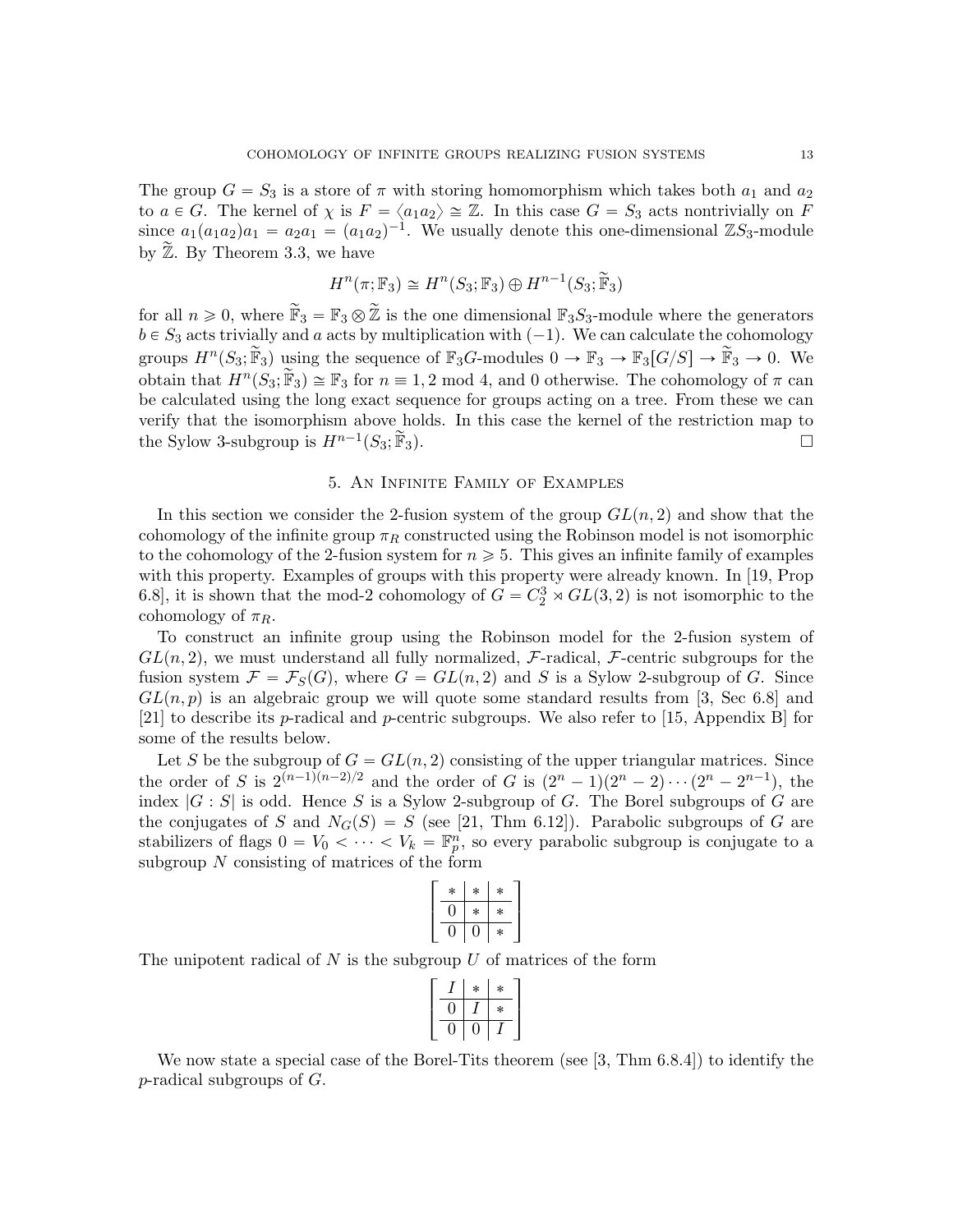**Theorem 5.1** (Borel-Tits). If  $G = GL(n, p)$  then a p-subgroup U is p-radical if and only if  $N_G(U)$  is parabolic and U is its unipotent radical.

We also have the following observation.

**Lemma 5.2.** Let S be the group of upper triangular matrices in  $G = GL(n, 2)$  and  $\mathcal{F} =$  $\mathcal{F}_S(G)$ . Then any unipotent radical U of a parabolic group P containing S is F-centric.

*Proof.* If U is F-centric and  $V \ge U$ , then V is also F-centric. We know that the maximal parabolic subgroup corresponds to the minimal unipotent radicals. Then, it is enough to prove that the statement holds for all maximal parabolic subgroups containing S.

Take any maximal parabolic subgroup  $N_G(U)$  containing S, where U is a subgroup of the form .<br>...  $\overline{a}$ 

$$
U_m = \left[ \begin{array}{cc} I_m & M_{m,n-m}(\mathbb{F}_2) \\ 0 & I_{n-m} \end{array} \right]
$$

for some m. Then  $U \triangleleft S$ , hence U is fully F-normalized. This implies that fully Fcentralized, and hence it is enough to show that  $C_S(U) = Z(U)$ . Take any  $s \in S$  centralizing  $U_m$ . If we write "  $\overline{a}$ 

$$
s = \left[ \begin{array}{cc} A & B \\ 0 & C \end{array} \right]
$$

where A and C are upper triangular matrices with diagonal entries equal to 1, then the equation  $su = us$  gives that we must have  $AM = MC$  for any  $M \in M_{m,n-m}(\mathbb{F}_2)$ . Fix any  $1 \leq i \leq m$  and  $1 \leq j \leq m - n$ . Choosing M to have all entries 0 except the  $(i, j)$ -th entry, which is equal to 1, the equality  $AM = MC$  gives that  $c_{j,k} = 0$  for  $k \neq j$  and  $a_{l,i} = 0$ for  $l \neq i$ . This gives  $A = I_m$  and  $C = I_{n-m}$ . Hence s lies in  $U_m$ . We conclude that U is  $\mathcal{F}\text{-centric.}$ 

The argument above can be extended to show that  $C_G(U) = Z(U)$  for every unipotent radical U normal in S. This gives that  $C'_G(U) = 1$  and  $N_G(U)/U = N_G(U)/C_G(U)U$  for these subgroups. In particular, U is  $\mathcal F$ -radical since U is p-radical in G. We conclude the following.

**Theorem 5.3.** Let  $G = GL(n, 2)$ . The subgroup of upper triangular matrices S in G is a Sylow 2-subgroup of G. Let  $\mathcal{F} = \mathcal{F}_S(G)$ . Then U is fully normalized, F-radical, F-centric subgroup of S if and only if  $N_G(U)$  is parabolic containing S and U is its unipotent radical.

*Proof.* The first sentence is explained above. Let U be a fully normalized,  $\mathcal{F}\text{-centric}$ , and F-radical subgroup in S. By Lemma 2.1, an F-centric, F-radical subgroup of S is p-radical, p-centric in G. Hence by Theorem 5.1,  $N_G(U)$  is parabolic and U is its unipotent radical. Since  $N_G(U)$  is parabolic,  $N_G(U) \supset B$  for some Borel subgroup B. Since Borel subgroups are conjugate, there exists  $g \in G$  such that  $S = gBg^{-1}$ . Let  $P = gUg^{-1}$ . Then  $N_G(P)$  $gN_G(U)g^{-1} \supset gBg^{-1} = S$ . Since U is fully normalized, we have  $|N_S(U)| \geq |N_S(P)|$ . So  $N_S(P) = S$  gives that  $N_S(U) = S$ , which means  $N_G(U)$  contains S as desired.

For the other direction, assume that U is a subgroup of S such that  $N_G(U)$  is parabolic containing S and U is its unipotent radical. By Theorem 5.1, U is p-radical. By Lemma 5.2, U is F-centric. By the remark after the proof of Lemma 5.2, U is F-radical. Since  $N_S(U) = S$ , we can also say that U is fully normalized.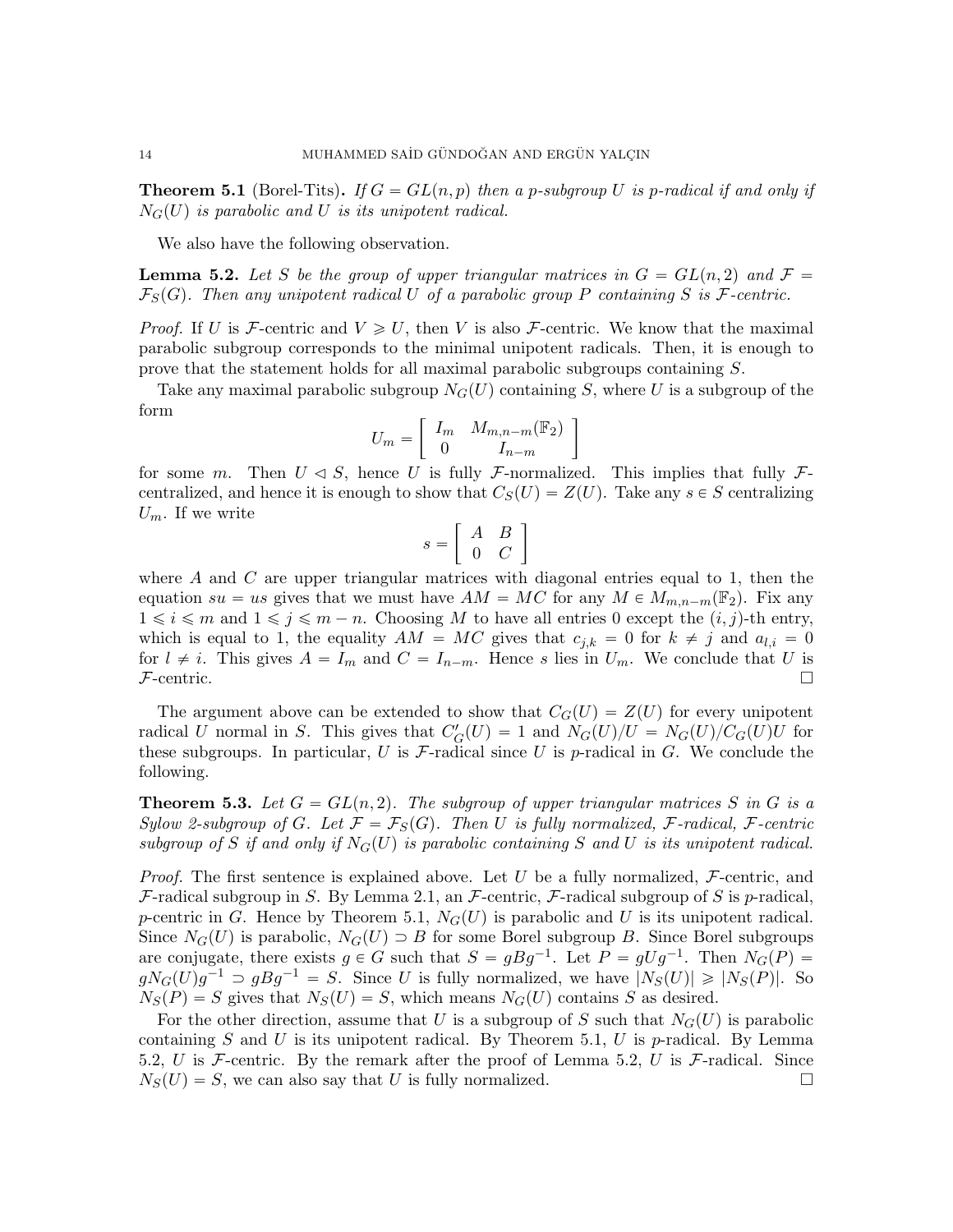Now we are ready to prove Theorem 1.2.

*Proof of Theorem 1.2.* Let  $G = GL(n, 2)$  with  $n \ge 5$ . By [12, Table 6.1.3], we have  $H^2(\mathcal{F};\mathbb{F}_2) = H^2(G;\mathbb{F}_2) = 0$ . We will show that  $H^2(\pi;\mathbb{F}_2) \neq 0$ . The vertex groups of  $\pi$ are the subgroup S and the normalizers  $N_G(P_i)$  of fully normalized, F-radical, F-centric subgroups  $P_i$  of S. From Theorem 5.3, the vertex groups of  $\pi$  are  $N_0 = S$  and the parabolic subgroups  $N_1, N_2, ..., N_k$  containing S. This gives a long exact sequence

$$
\cdots \to \bigoplus_{0 \leq i \leq k} H^1(N_i; \mathbb{F}_2) \xrightarrow{f} \bigoplus_{1}^k H^1(S; \mathbb{F}_2) \to H^2(\pi; \mathbb{F}_2) \to \cdots
$$
\n(5.1)

Note that for any *i*, we have  $|H^1(N_i; \mathbb{F}_2)| \leq |H^1(S; \mathbb{F}_2)|$  because S is a Sylow 2-subgroup of  $N_i$ . Without loss of generality, assume that  $N_1, N_2, \ldots, N_{n-1}$  are maximal parabolic subgroups such that, for  $1 \leq m \leq n - 1$ , we have  $\overline{a}$ 

$$
P_m = \left[ \begin{array}{cc} GL(m,2) & M_{m,n-m}(\mathbb{F}_2) \\ 0 & GL(m-n,2) \end{array} \right].
$$

Then we have that  $N_1 \cong N_{n-1} \cong C_2^{n-1} \rtimes GL(n-1,2)$ . Note that  $H^1(N_1; \mathbb{F}_2) \cong Hom(N_1, C_2)$ . Take any  $\phi \in \text{Hom}(N_1, C_2)$ . The restriction of  $\phi$  to  $GL(n - 1, 2)$  is the zero homomorphism because  $GL(n - 1, 2)$  is a simple group. If  $\phi$  is non-zero, then we have  $\phi(a) = 1$  for some  $a \in C_2^{n-1}$ . Take any nonzero  $b \in C_2^{n-1}$  such that  $b \neq a$ . Since  $GL(n-1, 2)$  acts on  $C_2^{n-1}$  by conjugation and it sends any nonzero element to a nonzero element, we have  $\phi(a) = \phi(b) = \phi(a + b) = 1$  which is a contradiction. We conclude that

$$
H^{1}(N_{1};\mathbb{F}_{2})=H^{1}(N_{n-1};\mathbb{F}_{2})=0.
$$

From this we obtain that

$$
\sum_{0 \le i \le k} \dim H^1(N_i; \mathbb{F}_2) < k \dim H^1(S; \mathbb{F}_2)
$$

because in the left hand side two terms are zero as shown above, and for all the other summands we have  $|H^1(N_i; \mathbb{F}_2)| \leq |H^1(S; \mathbb{F}_2)|$ . This gives that the map f in the long exact sequence (5.1) is not surjective. Hence  $H^2(\pi; \mathbb{F}_2) \neq 0$ . This completes the proof.

## 6. Realizing fusion systems via group actions on graphs

Let  $G$  be a finite group acting on a connected graph  $X$  without inversion. As we discussed in Section 2.3, using the isotropy subgroups of the vertices and edges of  $X$ , we can define a graph of groups G on the graph  $Y = X/G$ . Let  $\pi := \pi(G, Y)$  denote the fundamental group of this graph of groups. The map  $\chi : \pi \to G$  defined by sending the vertex groups  $G_v$  of  $\pi$ to the corresponding isotropy subgroups in  $G$  is a storing homomorphism. The surjectivity of  $\chi$  follows from the fact that X is connected. We also know that the kernel of  $\chi$  is a free group by Corollary 2.8. This gives an extension of groups

$$
1 \to F \to \pi \to G \to 1.
$$

There is an alternative description of the group  $\pi = \pi(\mathcal{G}, Y)$  that is associated to a Gaction on a graph X. Consider the Borel construction  $EG \times_G X$ . From the description of the total space of  $(\mathcal{G}, Y)$  it is easy to see that the total space  $X(\mathcal{G}, X)$  is homotopy equivalent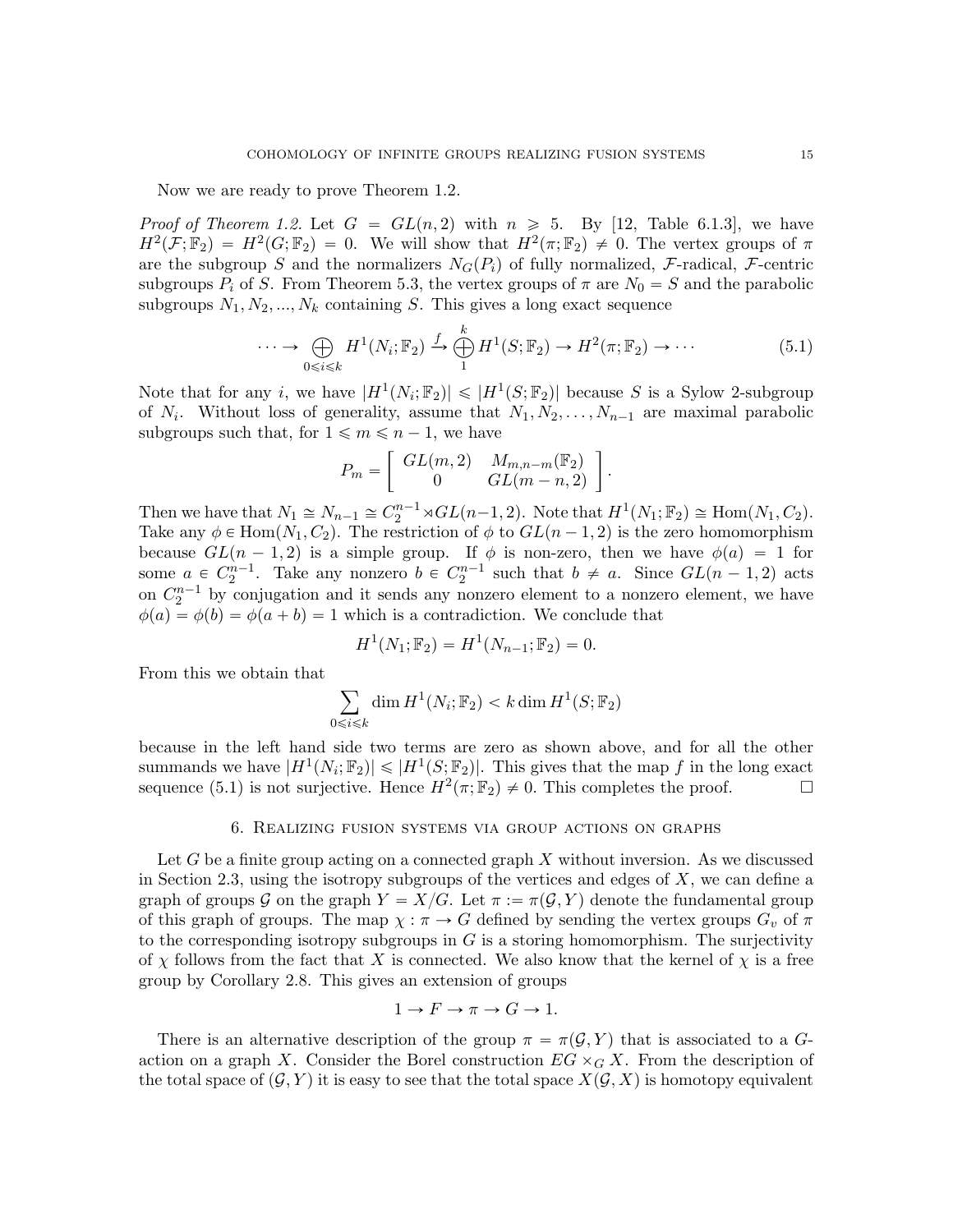to the Borel construction  $EG \times_G X$  (see [18, pg. 167]). Hence  $\pi = \pi_1(EG \times_G X)$ . The Borel construction gives a fibration

$$
X \to EG \times_G X \to BG
$$

that induces a long exact sequence in homotopy groups

$$
\cdots \to \pi_2(BG) \to \pi_1(X) \to \pi_1(EG \times_G X) \to \pi_1(BG) \to \pi_0(X) \to \cdots
$$

Since X is connected and  $BG$  is a classifying space of a finite group, we obtain a short exact sequence

$$
1 \to \pi_1 X \to \pi_1(EG \times_G X) \to \pi_1(BG) \to 1.
$$

This shows that the map  $\chi : \pi \to G$  is surjective and its kernel is isomorphic to  $\pi_1(X)$ , which is a free group.

Note that infinite groups obtained in this way may not have a Sylow  $p$ -subgroup in general.

**Example 6.1.** Consider the  $G = C_2 = \langle a \rangle$  action on a circle X with the action  $g(x, y) =$  $(x, -y)$ . We can view X as the realization of the graph with two vertices and two edges. Then the quotient graph  $Y$  is a graph with single edge and two vertices, where vertex groups are  $G_v = C_2$  at both vertices, and the edge group is 1. The fundamental group  $\pi := \pi(EG \times_G X)$  is the free product  $C_2 * C_2$  which is isomorphic to the infinite Dihedral group  $D_{\infty}$ . In this case  $\pi$  does not have a Sylow 2-subgroup.

We can give a list of conditions on the  $G$ -action on  $X$  to guarantee the existence of a Sylow *p*-subgroup in  $\pi$ .

**Proposition 6.2.** Let G be a finite group with a Sylow p-subgroup S, and let X be a connected G-graph where G acts without inversion. If there is a vertex  $v_0$  of X such that

- $(1)$  S fixes  $v_0$ , and
- (2) for any vertex  $v \in X$  there exists a path  $y_1, \ldots, y_n$  from  $v_0$  to gv for some  $g \in G$ such that for each i, a Sylow p-subgroup of the stabilizer group  $Stab_G(t(y_i))$  lies in the stabilizer of the edge  $y_i$ ,

then the fundamental group  $\pi = \pi(\mathcal{G}, Y)$  associated to the G-action on X has a Sylow p-subgroup that maps isomorphically to S under the storing homomorphism  $\chi : \pi \to G$ .

*Proof.* The vertex groups of G are the stabilizers of the G-action on X. Conditions (1) and (2) in the theorem implies the condition (ii) of [14, Prop 3.3]. Condition (i) of this proposition already holds since all vertex groups are finite, hence by [14, Prop 3.3],  $\pi$  has a Sylow  $p$ -subgroup isomorphic to  $S$ .

Since S fixes the point  $v_0$ , S maps into  $\pi$  via the inclusion  $i_v : G_v \to \pi$  where v is the image of  $v_0$  under the quotient map  $X \to Y$ . It is clear that the storing homomorphism  $\chi : \pi \to G$  takes a Sylow p-subgroup of  $\pi$  isomorphically onto  $S \leq G$ .

The storing homomorphism  $\chi : \pi \to G$  can also be used to compare the corresponding fusion systems.

**Theorem 6.3.** Let G be a finite group with a Sylow p-subgroup S, and let X be a connected graph on which G acts without inversion. Assume that X has a vertex  $v_0$  satisfying conditions (1) and (2) of Proposition 6.2. Then after identifying the Sylow p-subgroups, we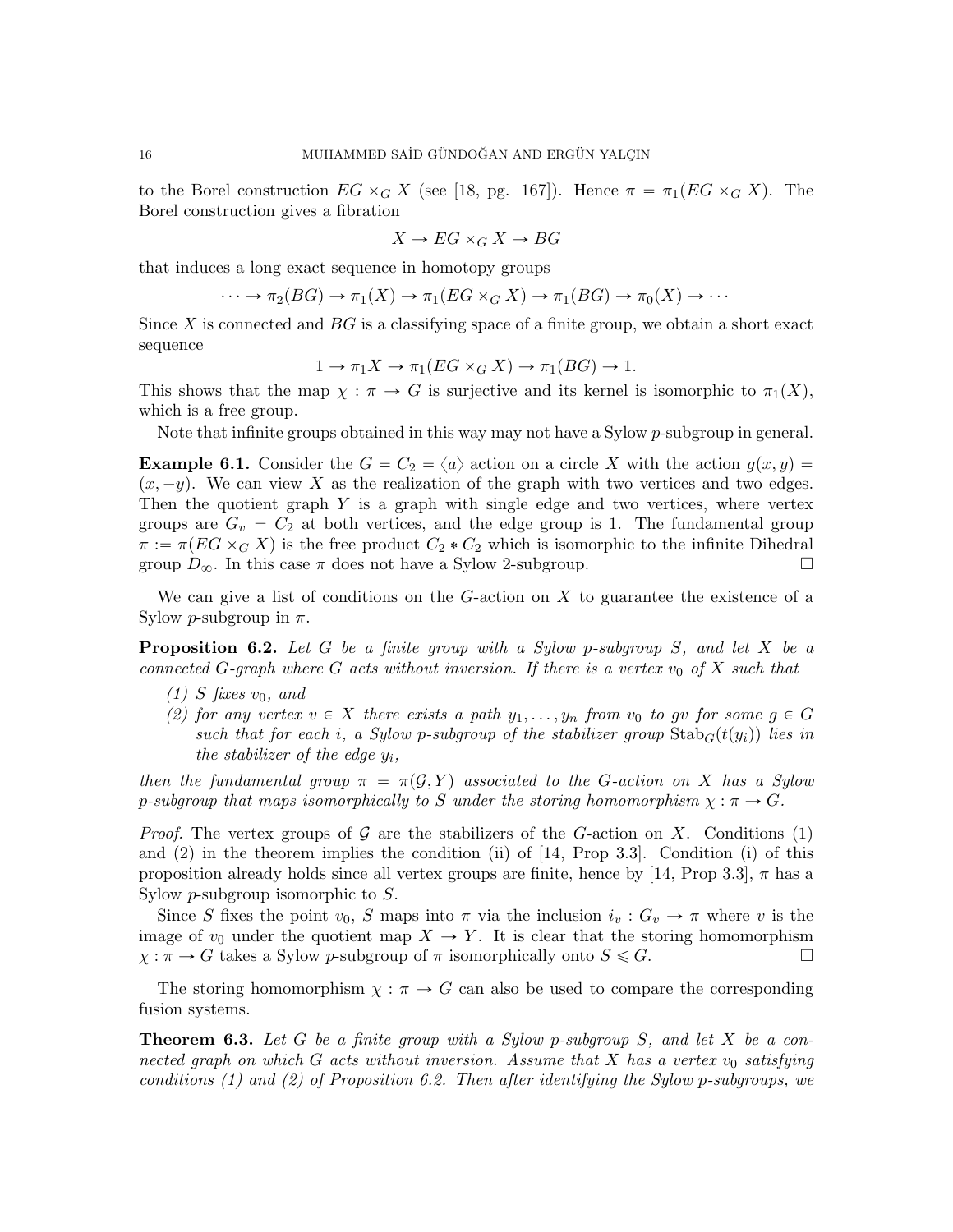have  $\mathcal{F}_S(\pi) \subseteq \mathcal{F}_S(G)$ . Furthermore, if for every p-centric, p-radical subgroup P in G, the normalizer  $N_G(P)$  fixes a vertex on X, then  $\mathcal{F}_S(\pi) = \mathcal{F}_S(G)$ .

*Proof.* Let  $c_{\gamma}: Q \to R$  be a morphism in  $\mathcal{F}_{S}(\pi)$ , where  $\gamma \in \pi$ . Let  $g = \chi(\gamma)$ . After identifications,  $c_{\gamma}$  is equal to the conjugation map  $c_g : Q \to R$  which is a morphism in  $\mathcal{F}_S(G)$ . Hence  $\mathcal{F}_S(\pi) \subseteq \mathcal{F}_S(G)$ .

To prove the second statement, let  $c_q : P \to P$  be a morphism in  $\mathcal{F}_S(G)$  where  $P \leq S$ is a p-centric, p-radical subgroup in G, and  $g \in N_G(P)$ . By the given condition,  $N_G(P) \leq$  $Stab_G(v)$  for some v in X. Since  $\chi$  is a storing homomorphism, it induces an isomorphism between  $i_v(G_v) \leq \pi$  and  $\text{Stab}_G(v) \leq G$ . This means that there is a  $\gamma \in i_v(G_v) \leq \pi$  such that  $c_{\gamma}: P \to P$  is equal to the morphism  $c_g: P \to P$ , hence  $c_g \in \mathcal{F}_S(\pi)$ . Since, by Alperin's theorem  $\mathcal{F} := \mathcal{F}_S(G)$  is generated by morphisms  $c_q : P \to P$  where P is fully normalized, F-centric, and F-radical. By Lemma 2.1, F-centric, F-radical subgroups in  $\mathcal{F}_S(G)$  are p-centric and p-radical in G, hence we can conclude that  $\mathcal{F}_S(\pi) = \mathcal{F}_S(G)$ .  $\Box$ 

Remark 6.4. If X is a G-graph which is not connected but such that the quotient graph  $Y = X/G$  is connected, then there is a subgroup  $H \le G$  formed by elements  $g \in G$  such that  $gX_1 = X_1$  for some connected component  $X_1$  of X. It is easy to see that there is an isomorphism  $X \cong G \times_H X_1$  of G-spaces. This gives

$$
EG \times_G X \simeq EG \times_G (G \times_H X_1) \simeq EH \times_H X_1.
$$

If the connected  $H$ -graph  $X_1$  satisfies the conditions in Theorem 6.3, then

$$
\pi := \pi_1(EG \times_G X) = \pi_1(EH \times_H X_1)
$$

realizes the fusion  $\mathcal{F}_S(H)$ . In general the fusion system  $\mathcal{F}_S(H)$  will not be equal to  $\mathcal{F}_S(G)$ , but in some of the cases we consider below this will be true, and we will have applications to Theorem 6.3 even when the G-graph X is not connected.  $\square$ 

The main example that motivated this section is the action of  $G$  on the graph of  $p$ -centric, p-radical subgroups of G.

**Example 6.5.** Let G be a finite group and X be the graph whose vertices are the p-centric, p-radical subgroups of G. There is an edge between P and Q in X if  $Q < P$ . The group G acts on  $X$  by conjugation, and this action is without inversion of edges. The graph  $X$  is not connected in general but the subgroup  $H$  that stabilizes a connected component is generated by the stabilizers of vertices of that component. Let  $X_1$  be the connected component that includes  $S$ , then  $H$  is generated by normalizers of the p-centric, p-radical subgroups in S. The stabilizers are normalizer subgroups  $N<sub>G</sub>(P)$ , and by Alperin's fusion theorem they generate the fusion system  $\mathcal{F}_S(G)$ , so in this case we have  $\mathcal{F}_S(H) = \mathcal{F}_S(G)$ .

Let  $\pi := \pi_1(EG \times_G X) \simeq \pi_1(EH \times_H X_1)$ . Consider the H-action on the connected graph  $X_1$ . If we take  $v_0$  as S, then the stabilizer of  $v_0$  in H contains a Sylow p-subgroup of G. Condition (ii) of Proposition 6.2 can be checked easily. Let  $P$  be any vertex in  $X_1$ . There is a vertex R that is conjugate to P such that R is fully normalized and  $R \leq S$ . Then the path between R and S formed by a single edge satisfies the required condition because the stabilizer of the edge  $R < S$  includes the Sylow p-subgroup of  $N_G(R)$ , which is  $N_S(R)$ . So  $\pi$  has a Sylow p-subgroup that maps isomorphically to the Sylow p-subgroup of G. The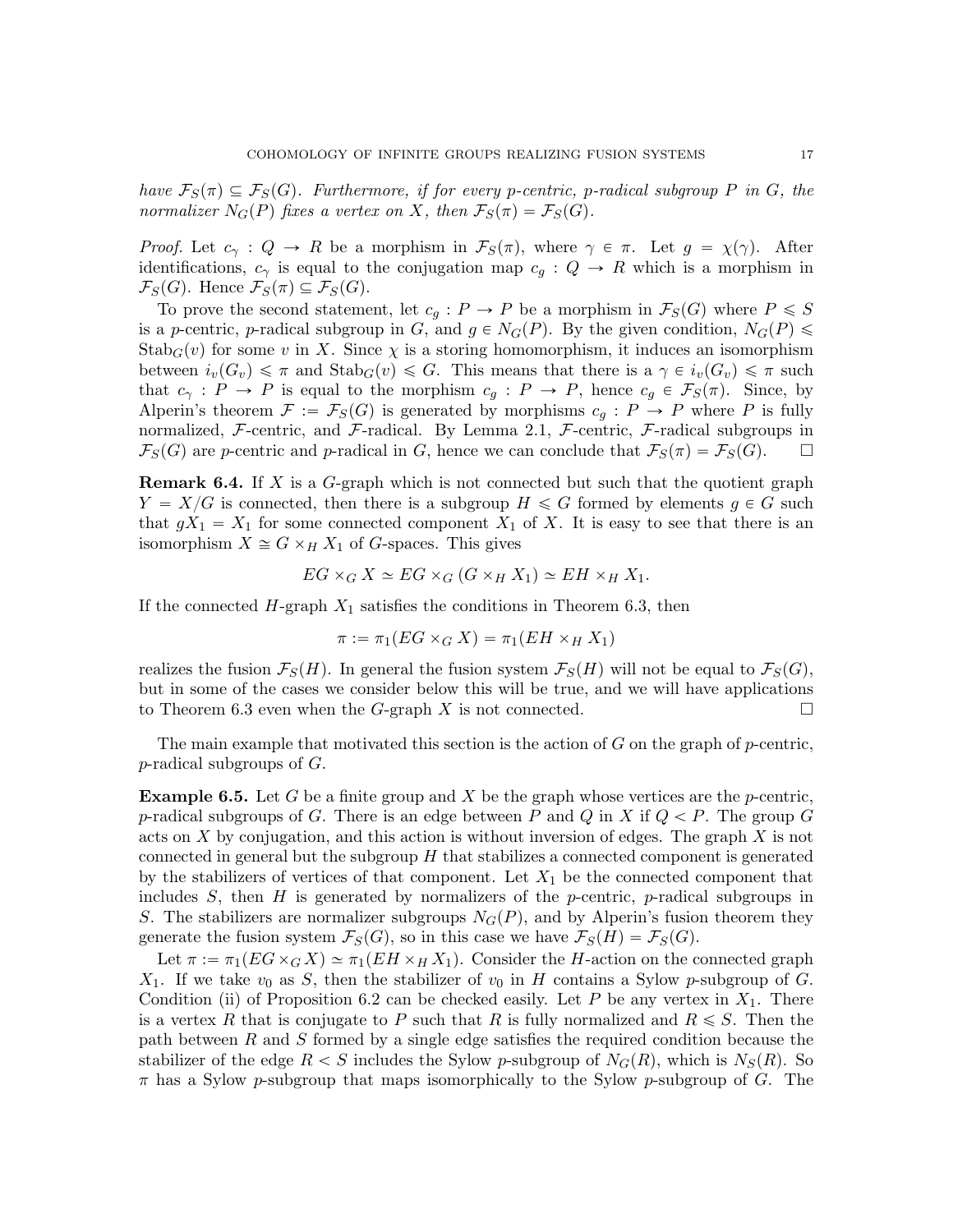condition of Theorem 6.3 also holds because for every *p*-centric, *p*-radical subgroup of  $G$ , the subgroup  $N_G(P)$  is the stabilizer of the vertex P. Hence  $\pi$  realizes  $\mathcal{F}_S(G)$ .

Note that the infinite group  $\pi$  obtained from this group action is the same as the model given by Libman and Seeliger in [14, Sec. 4.1], which is different than the Robinson model given in Theorem 2.10. This version of Robinson model is interesting from the point of view of the normalizer decomposition of classifying spaces. Let  $\mathcal C$  denote the collection of all p-centric, p-radical subgroups in G. The graph X is the 1-skeleton of the poset of subgroups in C. Since the collection of p-centric, p-radical subgroups of G is a p-ample collection, the projection map  $EG \times_G |C| \to BG$  induces a mod-p isomorphism (see Definition 7.7 and 8.10 in [10]). In addition, we have  $B\pi \cong EG \times_G X$ , hence the map  $f : B\pi \to BG$  induced by  $\chi : \pi \to G$  gives a mod-p cohomology isomorphism if and only if the inclusion map  $i: X \to |\mathcal{C}|$  induces a mod-p cohomology isomorphism

$$
i^*: H^*(EG \times_G |\mathcal{C}|; \mathbb{F}_p) \to H^*(EG \times_G X; \mathbb{F}_p).
$$

It is easy to see that for many groups these two cohomology rings will not be isomorphic, in particular, when the permutation modules for the higher dimensional cells in  $|\mathcal{C}|$  are not free.  $\Box$ 

In the rest of the section we consider the group action on the graph of elementary abelian p-subgroups of G. Through out this discussion, we assume G is a finite group with p-rank equal to 2, meaning that G has a subgroup isomorphic to  $(\mathbb{Z}/p)^2$  but it has no subgroups isomorphic to  $(\mathbb{Z}/p)^3$ . Let  $X = A_p(G)$  be the poset of all nontrivial elementary abelian  $p$ -subgroups in G. Since G has  $p$ -rank equal to 2 this is a one-dimensional poset, hence we may consider it as a graph whose vertices are the nontrivial elementary abelian  $p$ -subgroups of G and where there is an edge between  $E_1$  and  $E_2$  if and only if  $E_1 < E_2$ . The group G acts on X by conjugation.

Let  $\pi := \pi(\mathcal{G}, Y)$  denote the fundamental group of the graph of groups associated to the Gaction on X. Note that the vertex groups of G are the normalizers  $N_G(E)$ . By the discussion above, the group  $\pi$  can also be described as the fundamental group  $\pi := \pi_1(EG \times_G |\mathcal{A}_p(G)|)$ . In this case the mod p cohomology of  $\pi$  is known to be isomorphic to the cohomology of G. This is a theorem due to P. Webb.

**Theorem 6.6** (Webb, [22], Thm E). Assume that G is a finite group with  $rk_p(G) = 2$ . Let  $\mathcal{A}_p(G)$  be the poset of nontrivial elementary abelian p-subgroups in G, and let  $\pi$  :=  $\pi_1(EG \times_G |\mathcal{A}_p(G)|)$ . Then  $H_i(|\mathcal{A}_p(G)|; \mathbb{F}_p)$  is a projective  $\mathbb{F}_pG$ -module for  $i = 0, 1$ , and there is an isomorphism

$$
H^*(\pi, \mathbb{F}_p) \cong H^*(G, \mathbb{F}_p).
$$

*Proof.* The first part is proved in  $[22, Thm]$ . The isomorphism of cohomology groups is given in [22, pg. 153].

Using Theorem 6.3 we can also conclude the following.

**Theorem 6.7.** Let G be a finite group with  $rk_p(G) = 2$ , and let S be a Sylow p-subgroup of G. Then  $\pi := \pi_1(EG \times_G |\mathcal{A}_p(G)|)$  has a Sylow p-subgroup isomorphic to S, and  $\mathcal{F}_S(\pi) = \mathcal{F}_S(G)$ .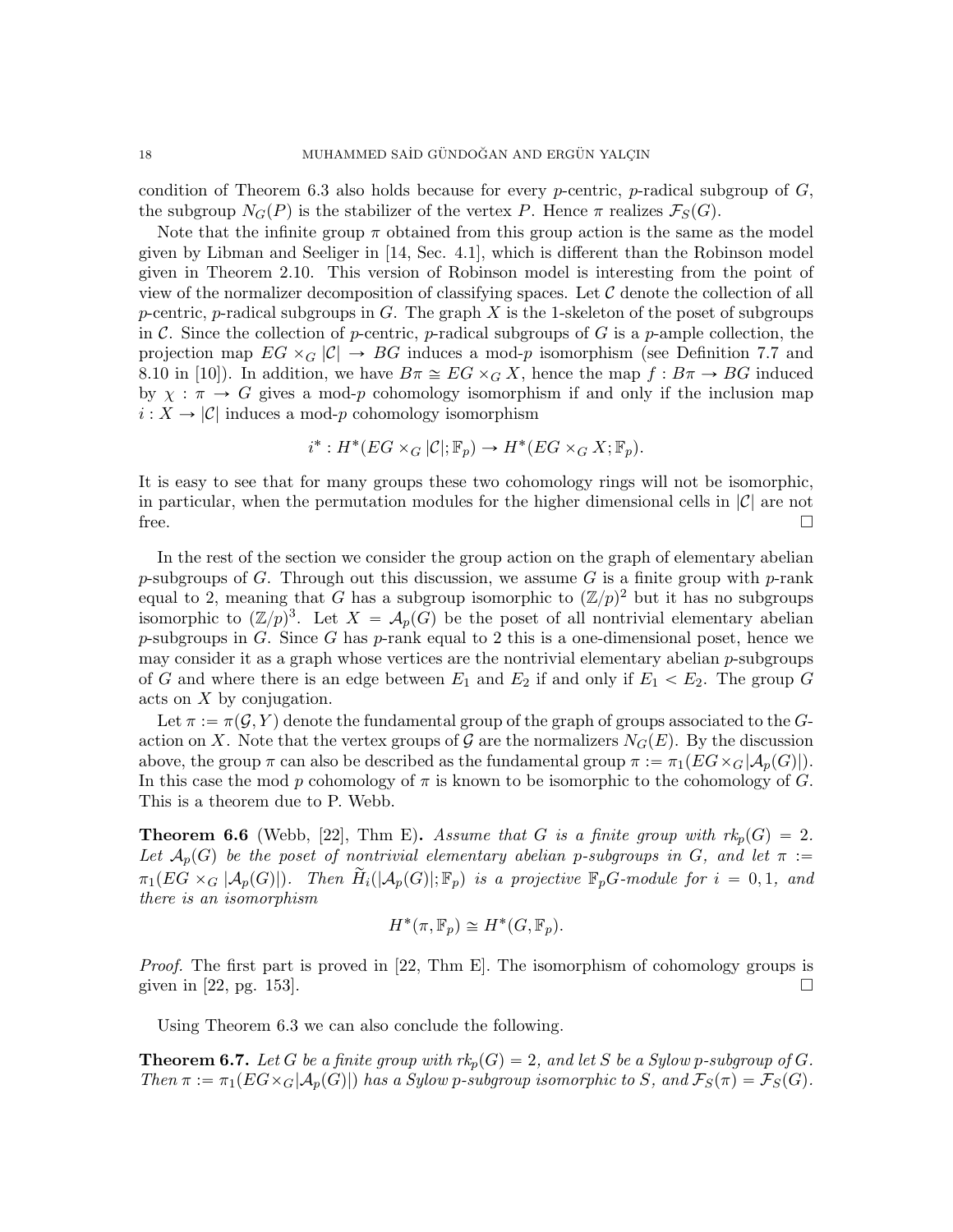*Proof.* Since the center  $Z(S)$  of S is not trivial, we can take a subgroup  $C_1$  of order p which lies in  $Z(S)$ . Let  $X_1, X_2, \ldots, X_k$  be the connected components of  $X := |\mathcal{A}_p(G)|$ , assume that  $C_1 \in X_1$ . Define

$$
H := \{ g \in G \, | \, gX_1 = X_1 \}.
$$

Since S fixes  $C_1$ , it also fixes the component  $X_1$ . Hence, we have  $S \le H$ . Any elementary abelian  $E \leq S$  is connected to  $C_1$  by a path in  $X_1$  because the elementary abelian subgroup  $EC_1$  of S is connected to both E and  $C_1$ . For any subgroup  $Q \leq S$ , the normalizer  $N_G(Q)$  normalizes the largest central elementary abelian subgroup  $Z_Q$  of Q because  $Z_Q$  is a characteristic subgroup of Q. This means that  $N_G(Q)$  fixes the vertex  $Z_Q$  in X, which lies in  $X_1$ . Hence,  $N_G(Q) \le H$  for all  $Q \le S$ . By Alperin's fusion theorem, we obtain that

$$
\mathcal{F}_S(H)=\mathcal{F}_S(G).
$$

To complete the proof, it is enough to prove that  $\pi \cong \pi_1(EG \times_H X_1)$  realizes the fusion system  $\mathcal{F} := \mathcal{F}_S(H)$ . We argue that in this situation conditions (1) and (2) of Theorem 6.3 are satisfied. For condition (1), we choose the vertex  $v_0$  as the subgroup  $C_1$ . It is clear that S fixes  $C_1$  since  $C_1 \leqslant Z(S)$ .

For condition (2), take any E in the poset  $X_1$ . Since the group E fixes the vertex E, it also fixes the component  $X_1$ , hence  $E \leq H$ . By replacing E with an H-conjugate subgroup we can assume E is a fully F-normalized subgroup of S. Since  $\text{rk}_p(G) = 2$ , the subgroup E has order  $p$  or  $p^2$ . We will analyze these two cases.

We denote the elementary abelian p-subgroups of S order p and  $p^2$  by  $C_i$ 's and  $E_i$ 's, respectively. Since  $C_1 \leq Z(S)$ , we have  $C_1 \leq E_i$  for all i because otherwise the group  $C_1E_i$ is an elementary abelian group of order  $p^3$ , giving a contradiction with  $\text{rk}_p(G) = 2$ .



FIGURE 1. Poset  $\mathcal{A}_p(G)$ 

If  $E = E_i$  for some i, then there is an edge between  $C_1$  and E. The stabilizer of E has Sylow p-subgroup  $N_S(E)$  because E is fully F-normalized. The subgroup  $N_S(E)$  is contained in  $N_H(C_1) \cap N_H(E)$ , which is the stabilizer of the edge between  $C_1$  and E. Hence, condition (2) is satisfied in this case.

Now assume that  $E = C_i$  for some i. Then  $C_i$  is contained in  $E_j = C_1 C_i$ . Now we consider the path  $C_1, E_j, C_i$  for the condition (2). Since  $C_i$  is fully *F*-normalized,  $N_H(C_i)$  has Sylow p-subgroup  $N_S(C_i)$  contained in  $N_H(E_j)$  because if  $s \in S$  fixes  $C_i$  then it fixes  $E_j = C_1 C_i$ . This shows that the edge from  $E_j$  to  $C_i$  satisfies the Sylow p-subgroup condition.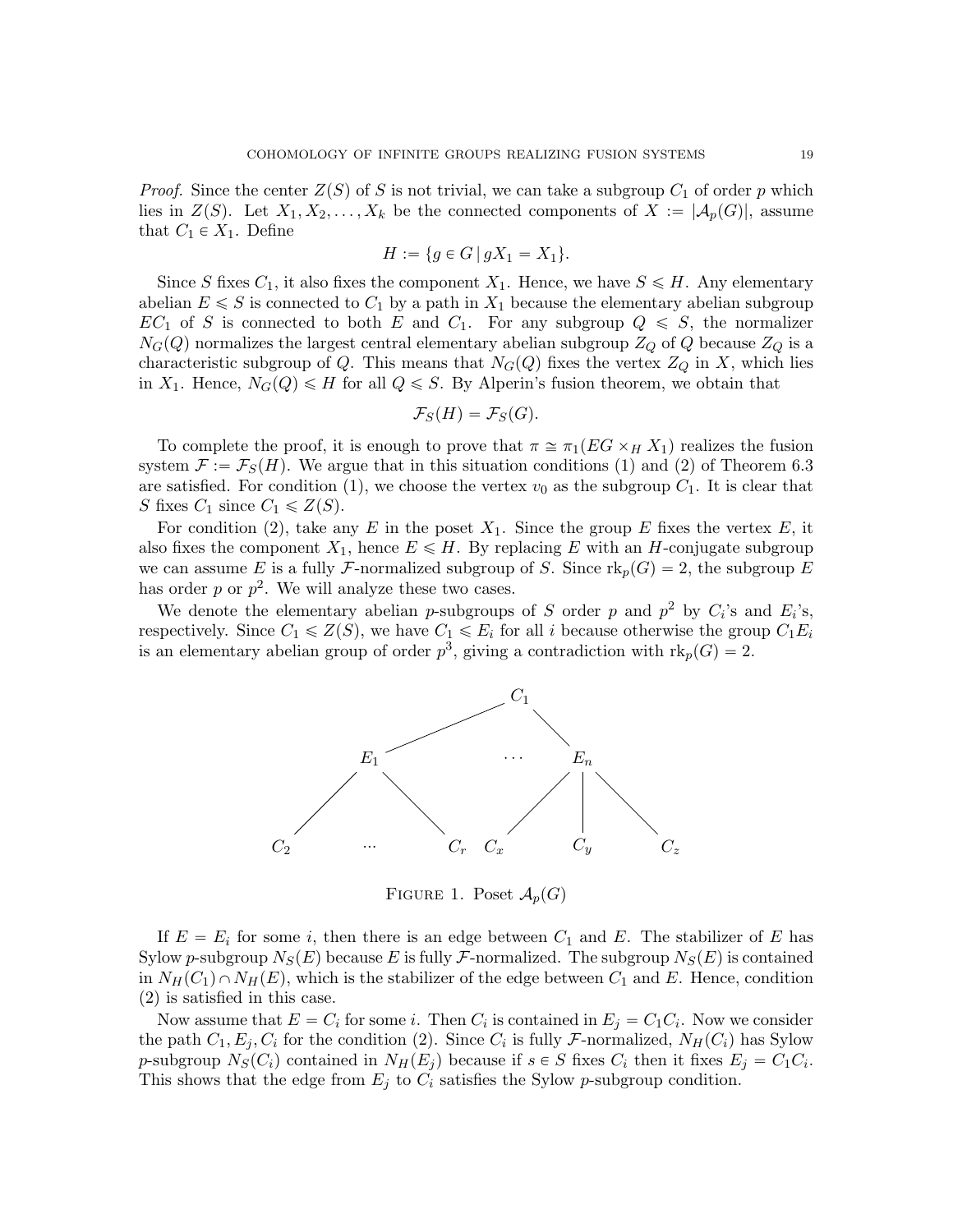For the first edge from  $C_1$  to  $E_j$ , if  $E_j$  is also fully *F*-normalized then we are done in a similar way. Assume to the contrary that  $E_j$  is not fully F-normalized. Now, we need to change the path. There is an  $h \in H$  such that  $E_{j'} = hE_j h^{-1}$  is fully *F*-normalized.  $N_S(E_{j'})$ is a Sylow p-subgroup of  $N_H(E_{j'})$ , which lies in the stabilizer of the edge  $C_1$  to  $E_{j'}$ . By taking the h-conjugate of the conclusion from the previous paragraph we see that the edge from  $E_{j'}$  to  $hEh^{-1}$  also satisfies the Sylow p-subgroup condition. Thus each of the edges in the path  $C_1, E_{j'}, hEh^{-1}$  satisfies the Sylow p-subgroup condition, hence by Theorem 6.3, we conclude that  $\pi$  has a Sylow *p*-subgroup isomorphic to S.

For every p-centric subgroup  $P \leq S$ , let E be the maximal central elementary abelian subgroup of P. Then E is characteristic in P, so  $N_G(P) \leq N_G(E)$ . This means  $N_G(P)$ stabilizes E. Hence, by Theorem 6.3, we can conclude that  $\mathcal{F}_S(\pi) = \mathcal{F}_S(G)$ .

#### 7. Signalizer functors for infinite group models

Let F be a saturated fusion system on a finite p-group S. The centric linking system  $\mathcal L$ associated to F is a category whose objects are the F-centric subgroups of S, together with a functor  $\pi: \mathcal{L} \to \mathcal{F}^c$  and a monomorphism  $\delta_P: P \to \text{Aut}_{\mathcal{L}}(P)$  for each  $\mathcal{F}$ -centric subgroup  $P \leq S$  satisfying certain properties (see [9, Def 9.35] for details). The triple  $(S, \mathcal{F}, \mathcal{L})$  is called a *p*-local finite group and its classifying space is the space  $|\mathcal{L}|_p^{\wedge}$ . When F is realized by a finite group G, then F-centric subgroups of S are p-centric in G. Hence for every  $P \in \mathcal{F}^c$ , we have  $C_G(P) = Z(P) \times C'_G(P)$  where  $C'_G(P)$  has order coprime to p. In this case the morphisms of the category  $\mathcal L$  are given by

$$
Mor_{\mathcal{L}}(P,Q) = \{ gC'_G(P) \mid g \in G, gPg^{-1} \leq Q \} = \{ g \in G \mid gPg^{-1} \leq Q \} / C'_G(P).
$$

For a discrete group  $\pi$  with a Sylow p-subgroup S, the transporter category  $\mathcal{T}_{S}^{c}(\pi)$  is defined as the category whose objects are  $\mathcal{F}\text{-centric subgroups of }S$  and whose morphisms are given by

$$
\text{Mor}_{\mathcal{T}_S^c(\pi)}(P,Q) = \{ g \in \pi \mid gPg^{-1} \leq Q \}.
$$

**Definition 7.1.** A *signalizer functor*  $\Theta$  on a discrete group  $\pi$  is an assignment  $P \to \Theta(P)$ for every F-centric  $P \leq S$  such that  $\Theta(P)$  is a complement of  $Z(P)$  in  $C_{\pi}(P)$  and such that if  $gPg^{-1} \leq Q$  then  $\Theta(Q) \leq g\Theta(P)g^{-1}$ .

A signalizer functor  $\Theta$  is a functor from the transporter category  $\mathcal{T}_{S}^{c}(\pi)$  to the category of groups. Given a signalizer functor  $\Theta$  on a discrete group  $\pi$ , we can define a quotient category  $\mathcal{L}_{\Theta}$  whose morphisms from P to Q are

$$
Mor_{\mathcal{L}}(P,Q) = Mor_{\mathcal{T}_S^c(\pi)}(P,Q)/\Theta(P).
$$

It is proved in [1, Lemma 2.6] that the category  $\mathcal{L}_{\Theta}$  is a linking system for the fusion system  $\mathcal{F}_S(\pi)$ . For infinite group models  $\pi_R$  and  $\pi_{LS}$  realizing fusion systems, we have the following theorem.

**Theorem 7.2** (Libman and Seeliger, [14]). Fix a p-local finite group  $(S, \mathcal{F}, \mathcal{L})$  and let  $\pi$ be an infinite group model realizing  $\mathcal F$  obtained by either the Leary-Stancu model or the Robinsion model. Then there is a signalizer function  $\Theta$  on  $\pi$  such that  $\mathcal L$  is a quotient of the transporter system  $\mathcal{T}_S^c(\pi)$ .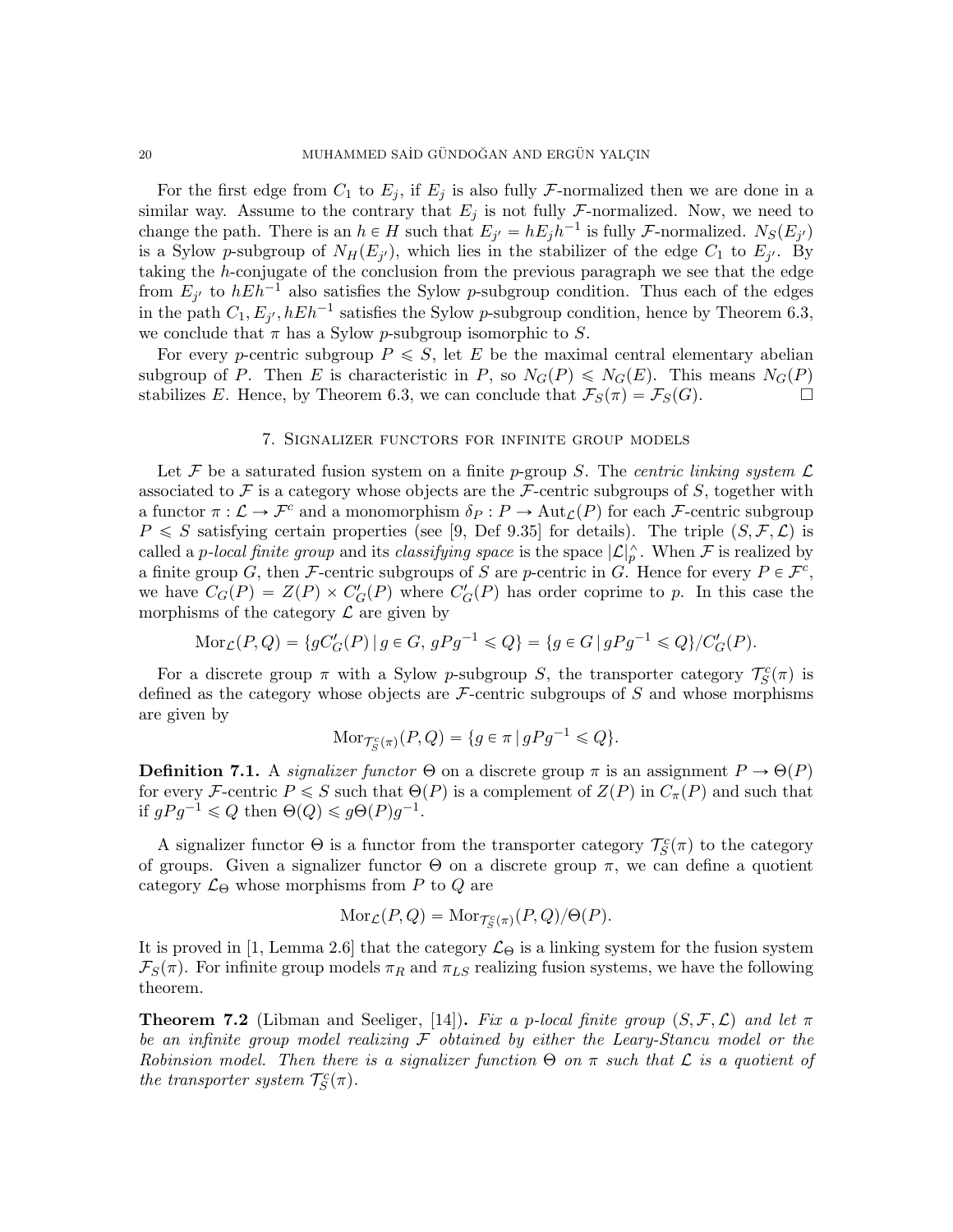Theorem 7.2 is proved as part of [14, Thm 1.1] using topological arguments, in particular, using the definition of linking system associated to a map  $f : BS \to X$ . In the proof it is shown that for each  $P \in \mathcal{F}^c$ , there is a group extension

$$
1 \to \Theta(P) \to N_{\pi}(P) \xrightarrow{\chi_P} \text{Aut}_{\mathcal{L}}(P) \to 1.
$$

The group Aut<sub>C</sub>(P) has  $N<sub>S</sub>(P)$  as a Sylow p-subgroup, and it is known that the induced fusion system is isomorphic to the normalizer fusion system  $N_{\mathcal{F}}(P)$ . If  $\pi$  is an infinite group model constructed by the Leary-Stancu model or the Robinson model, then  $\pi$  has a Sylow  $p$ -subgroup isomorphic to S, but in general this property is not inherited by subgroups. So, it is not clear that the normalizer group  $N_{\pi}(P)$  has a Sylow p-subgroup.

**Question 7.3.** Does the normalizer group  $N_{\pi}(P)$  in general have a Sylow p-subgroup isomorphic to  $N_S(P)$ ? Is it possible to see  $N_\pi(P)$  as an infinite model for the fusion system  $N_{\mathcal{F}}(P)$  which is realizable by the finite group  $\text{Aut}_{\mathcal{L}}(P)$  and view the above sequence as a sequence coming from a storing homomorphism of a realizable fusion system?

**Example 7.4.** Let  $\mathcal F$  be a fusion system of a finite group G with Sylow p-subgroup S. Assume that G is p-minimal, and that  $\pi$  is an infinite group realizing F obtained by either the Leary-Stancu model or by the Robinson model. There is a storing homomorphism  $\chi : \pi \to G$ whose kernel is a free group F. For each  $P \in \mathcal{F}^c$ , reducing the storing homomorphism to  $N_{\pi}(P)$ , we obtain a short exact sequence

$$
1 \to N_F(P) \to N_\pi(P) \to \overline{N}_\pi(P) \to 1,
$$

where  $\overline{N}_G(P) = \chi(N_\pi(P))$  is a subgroup of  $N_G(P)$ . By Theorem 7.2, the homomorphism

$$
\chi_P: N_\pi(P) \to \mathrm{Aut}_{\mathcal{L}}(P) = N_G(P)/C_G'(P)
$$

is surjective, hence  $\overline{N}_{\pi}(P)C'_{G}(P) = N_{G}(P)$ . This gives that  $\Theta$  fits into an extension of the form

$$
1 \to N_F(P) \to \Theta(P) \to \overline{\Theta}(P) \to 1
$$

where  $\overline{\Theta}(P) = \overline{N}_{\pi}(P) \cap C'_G(P)$ . Note that  $\overline{\Theta}(P)$  is a finite group whose order is coprime to p and  $N_F(P) \leq F$  is a free group.

One of the consequences of the calculation given in Example 7.4 is that mod- $p$  cohomology of the group  $\Theta(P)$  is zero at dimensions greater than 1. It turns out that this holds more generally for any saturated fusion system.

**Proposition 7.5.** Let F be a saturated fusion system on a finite p-group S. Suppose  $\pi$  is an infinite group realizing  $\mathcal F$  obtained by either the Leary-Stancu model or the Robinson model. Let  $P \to \Theta(P)$  be the signalizer functor for  $\pi$  such that L is a quotient of the transporter system  $\mathcal{T}_{S}^{c}(\pi)$ . Then for every  $P \in \mathcal{F}^{c}$  and for every  $i \geqslant 2$ , we have  $H_{i}(\Theta(P); \mathbb{F}_{p}) = 0$ .

*Proof.* Note that  $\pi$  has a Sylow p-subgroup S and  $\mathcal{F} = \mathcal{F}_S(\pi)$ . Let P be an F-centric subgroup of S. Since  $\Theta(P)$  is a subgroup of the fundamental group of a graph of groups with finite vertex groups, it is itself a graph of groups with finite vertex groups. The result follows from the cohomology sequence for a graph of groups once we show that all finite vertex groups of  $\Theta(P)$  have order coprime to p. Let  $Q \leq \Theta(P)$  be a finite p-group. Then Q centralizes P, hence PQ is a finite p-subgroup of  $\pi$ . Let  $g \in \pi$  be such that  $g(PQ)g^{-1} \leq S$ . Then  $P' = gPg^{-1}$  is a subgroup of S and  $gQg^{-1} \leq S$  centralizes P'. Since P is F-centric,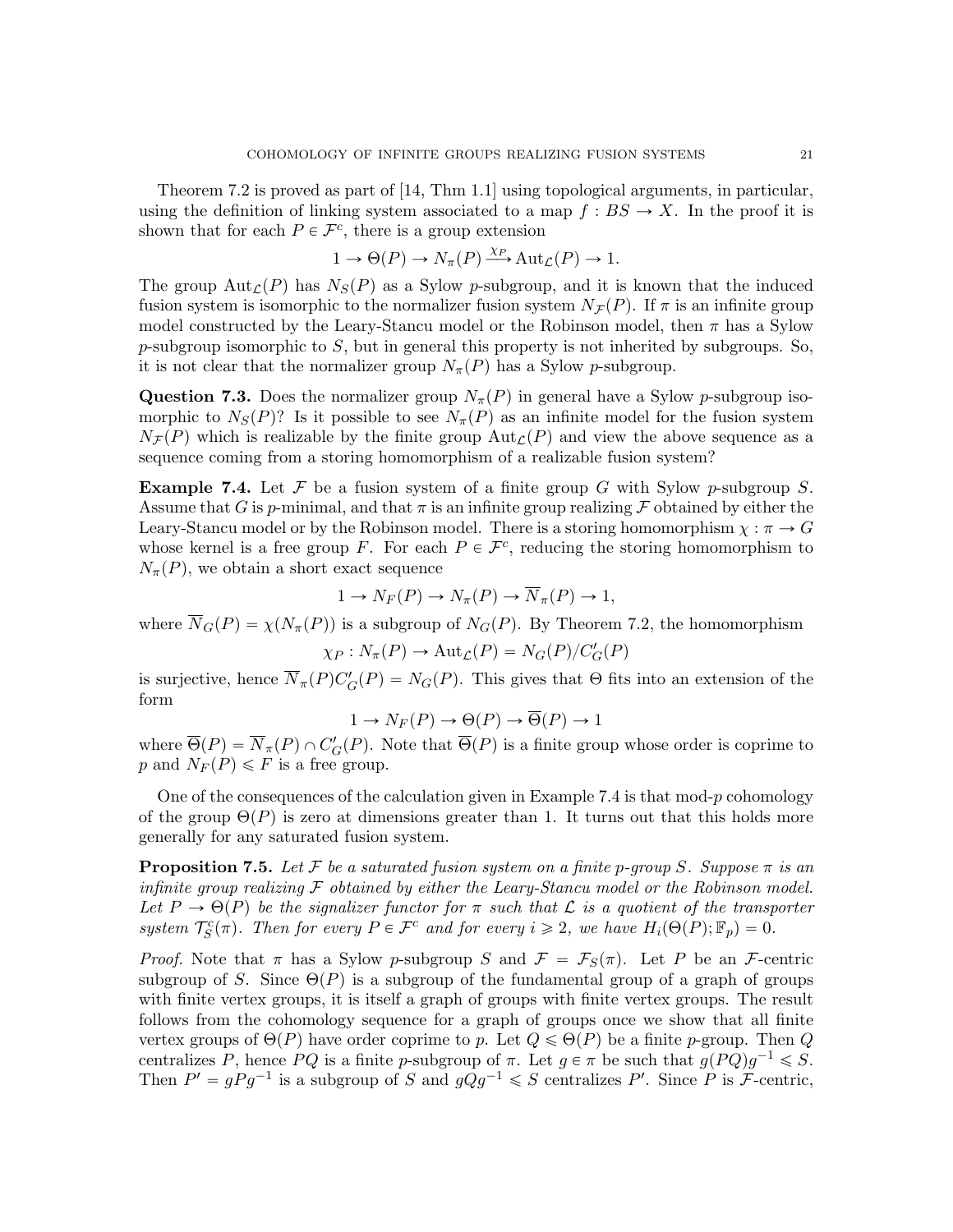and P' is F-isomorphic to P, we have  $C_S(P') = Z(P')$ . This gives that  $gQg^{-1} \leq Z(P')$ , which implies  $Q \leqslant Z(P)$ . Since  $\Theta(P) \cap Z(P) = 1$ , we get  $Q = 1$ . We conclude that all finite subgroups of  $\Theta(P)$  have order coprime to p.

The proposition we proved above has consequences for cohomology groups of the category  $\mathcal L$  with twisted coefficients. For a commutative ring R, an RL-module M is defined as a contravariant functor from  $\mathcal L$  to the category of R-modules. Let  $\mathcal T := \mathcal T_S^c(\pi)$  denote the transporter category for  $\pi$  defined on F-centric subgroups of S. The quotient functor  $q: \mathcal{T} \to \mathcal{L}$  gives an extension of small categories

$$
1 \to \{\Theta(P)\} \to \mathcal{T} \to \mathcal{L} \to 1.
$$

Theorem 1.2 is proved using a spectral sequence for extensions of small categories. We first introduce necessary definitions. We refer the reader to [16, Appendix A] for details.

**Definition 7.6** (Def A.5, [16]). Let C and D be two small categories such that  $Ob(\mathcal{C})$  = Ob $(\mathcal{D})$ . Let  $\varphi : \mathcal{C} \to \mathcal{D}$  be a functor that is the identity on objects and surjective on morphism sets. For each  $x \in Ob(\mathcal{C})$ , set

$$
K(x) := \ker{\varphi_{x,x} : \mathrm{Aut}_{\mathcal{C}}(x) \to \mathrm{Aut}_{\mathcal{D}}(x)}.
$$

We say  $\varphi$  is source regular if for every  $x, y \in Ob(\mathcal{C})$ , the group  $K(x)$  acts freely on Mor $c(x, y)$ and  $\varphi_{x,y} : \text{Mor}_{\mathcal{C}}(x, y) \to \text{Mor}_{\mathcal{D}}(x, y)$  is the orbit map of this action.

When  $\varphi : \mathcal{C} \to \mathcal{D}$  is a source regular functor, we say

$$
1 \to \{K(x)\} \to \mathcal{C} \xrightarrow{\varphi} \mathcal{D} \to 1
$$

is a source regular extension, and call the family  $\{K(x)\}\$ the kernel of the functor  $\varphi$ . For a small category C, an RC-module is defined as a functor  $M: \mathcal{C}^{op} \to R$ -mod. Note that the assignment  $x \to H_i(K(x); R)$  defines an RD-module since  $K(x)$  acts trivially on homology groups  $H_i(K(x); R)$  when R denotes a trivial  $RK(x)$ -module. Given a functor  $\varphi : C \to \mathcal{D}$ and an  $R\mathcal{D}\text{-module }M$ , the  $R\mathcal{C}\text{-module defined as the composition}$ 

$$
C \xrightarrow{\varphi} \mathcal{D} \xrightarrow{M} R-\text{mod}
$$

is denoted by  $\varphi^* M$ .

**Proposition 7.7.** Let  $\varphi : \mathcal{C} \to \mathcal{D}$  be a source regular functor with kernel  $\{K(x)\}\$ . Then for every RD-module M, there is a spectral sequence

$$
E_2^{i,j} = \text{Ext}_{RD}^j(H_i(K(-); R), M) \Rightarrow H^{i+j}(\mathcal{C}; \varphi^*M).
$$

Proof. There is a standard resolution for calculating the cohomology groups of a small category C with coefficients in an RC-module M. For each n, let  $C_n(-)$  be defined as the RC-module

$$
C_n(-) = \bigoplus_{x_0 \to \cdots \to x_n} R\mathrm{Mor}_{\mathcal{C}}(-, x_0)
$$

where the sum is over all sequences of n morphisms  $x_0 \to \cdots \to x_n$  in C (see [16, Lemma A.1] for details). The complex  $C_*(-)$  gives a projective resolution of the constant functor  $\underline{R}$  as an RC-module. The cohomology of C with coefficients in  $\varphi^*M$  is defined as the cohomology of the cochain complex  $\text{Hom}_{RC}(C_*(-); \varphi^*M)$ . It is easy to see that

$$
\operatorname{Hom}_{RC}(\operatorname{Mor}_{\mathcal{C}}(-,x_0), q^*M) \cong M(x_0) \cong \operatorname{Hom}_{RD}(\operatorname{Mor}_{\mathcal{D}}(-,x_0), M).
$$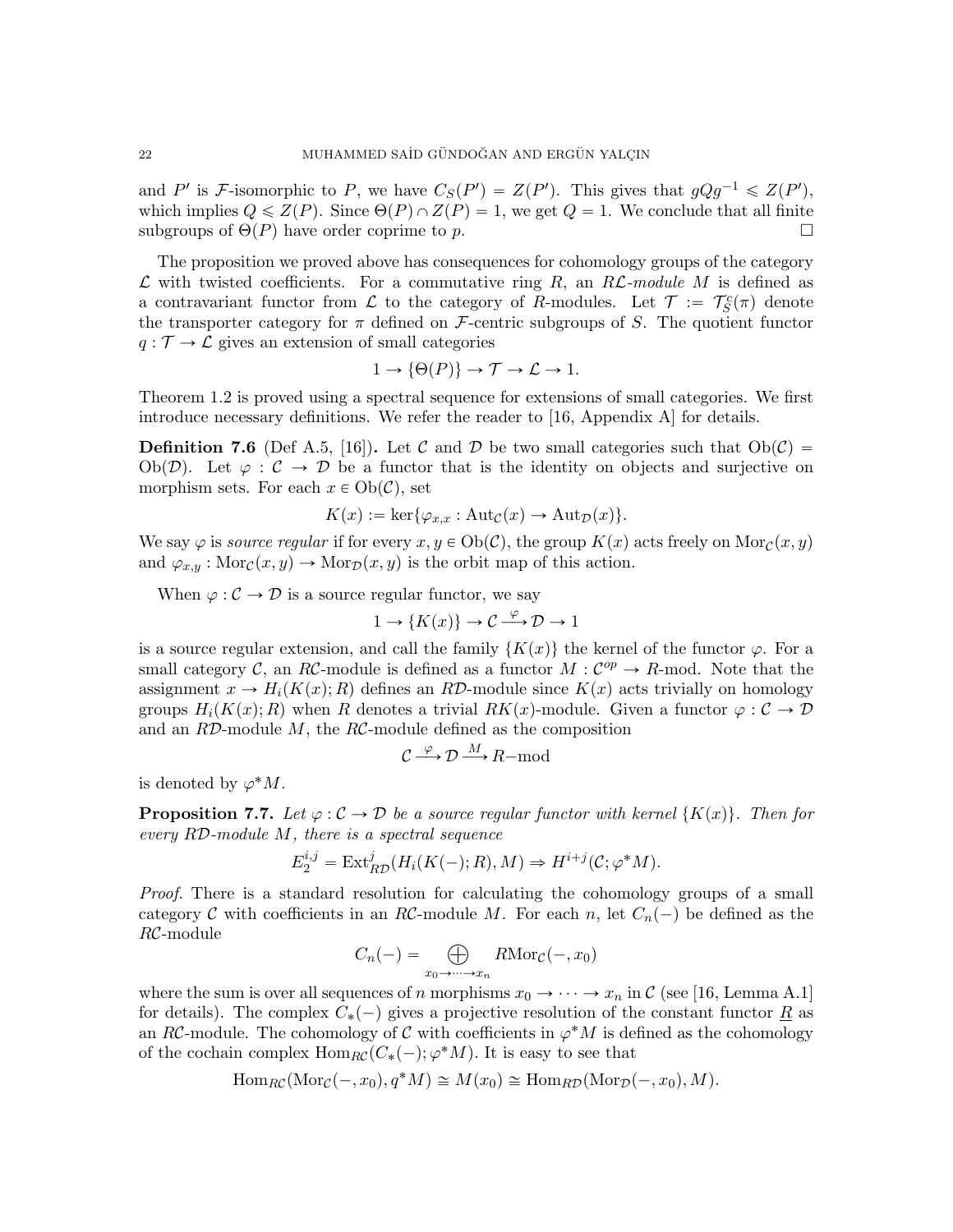Hence, we can write

$$
H^*(\mathcal{C};\varphi^*M) = H^*(\mathrm{Hom}_{R\mathcal{C}}(C_*(-);M)) \cong H^*(\mathrm{Hom}_{R\mathcal{D}}(C'_*(-);M))
$$

where  $C'_{*}(-)$  is the complex of projective  $R\mathcal{D}$ -modules such that<br> $C'_{n}(x) = \bigoplus R[\text{Mor}_{\mathcal{C}}(x, x_{0})/K(x)]$ 

$$
C'_n(x) = \bigoplus_{x_0 \to \cdots \to x_n} R[\text{Mor}_{\mathcal{C}}(x, x_0) / K(x)]
$$

for every  $x \in Ob(\mathcal{C})$ . Alternatively we can consider  $C'_n(-)$  as the chain complex obtained from  $C_*(-)$  by applying the functor  $(-)_K$  introduced in the proof of [5, Lem 1.3].

For the calculation of the cohomology group  $H^*(\text{Hom}_{R\mathcal{D}}(C'_{*}(-); M))$ , there is an hypercohomology spectral sequence (see [3, Prop 3.4.3]) with  $E_2$ -term

$$
E_2^{i,j} = \text{Ext}_{RD}^j(H_i(C'_*(-); R), M) \Rightarrow H^{i+j}(\mathcal{C}; \varphi^*M).
$$

Since  $K(x)$  acts freely on  $\text{Mor}_{\mathcal{C}}(x, y)$  for every  $x, y \in \text{Ob}(\mathcal{C})$ , we have

$$
H_i(C'_*(x);R) \cong H_i(K(x);R)
$$

for every  $x \in Ob(\mathcal{C})$ , and for every i. This completes the proof.

*Proof of Theorem 1.3.* Let  $R = \mathbb{F}_p$ . The quotient functor  $q : \mathcal{T} \to \mathcal{L}$  is a source regular functor with kernel  $\{\Theta(P)\}\$ . Hence by Proposition 7.7, for every RL-module M, there is a spectral sequence

$$
E_2^{i,j} = \text{Ext}^j_{RC}(H_i(\Theta(-); R), M) \Rightarrow H^{i+j}(\mathcal{T}; q^*M).
$$

By Proposition 7.5,  $H_i(\Theta(P); R) = 0$  for every  $i \geq 2$ , hence the E<sub>2</sub>-term of the spectral sequence has only two nonzero horizontal lines at  $i = 0, 1$  with a single differential

$$
d_2: \text{Ext}^j_{RC}(H_1(\Theta(-); R), M) \to \text{Ext}^{j+2}_{RC}(R, M)
$$

for  $j \geq 0$ . The long exact sequence given in the statement of the theorem follows from the fact that  $E_2$ -page is a two line spectral sequence.  $\Box$ 

#### **REFERENCES**

- [1] M. Aschbacher and A. Chermak, A group-theoretic approach to a family of 2-local finite groups constructed by Levi and Oliver, Ann. of Math.  $(2)$  171  $(2010)$ , 881-978.
- [2] M. Aschbacher, R. Kessar, and B. Oliver, Fusion Systems in Algebra and Topology, London Mathematical Society Lecture Note Series, 391. Cambridge Univ. Press, Cambridge, 2011.
- [3] D. J. Benson, Representations and Cohomology II, Cambridge Studies in Adv. Math. 30, Cambridge University Press, 1998.
- [4] D. J. Benson and C. W. Wilkerson, Finite simple groups and Dickson invariants, Homotopy theory and its applications (Cocoyoc, 1993), 31–42, Contemp. Math., 188, Amer. Math. Soc., Providence, RI, 1995.
- [5] C. Broto, R. Levi, and B. Oliver, Homotopy equivalences of p-completed classifying spaces of finite groups, Invent. Math. 151 (2003), 611-664.
- [6] C. Broto, R. Levi, and B. Oliver, *The homotopy theory of fusion systems*, J. Amer. Math. Soc. **16** (2003), 779-856.
- [7] K. S. Brown, Cohomology of Groups, Graduate Texts in Mathematics, Springer, 1982.
- [8] D. E. Cohen, Combinatorial Group Theory: a Topological Approach, London Math. Soc. Student Texts 14, Cambridge University Press, 1989.
- [9] D. A. Craven, The Theory of Fusion Systems, Cambridge University Press, 2011.
- [10] W. G. Dwyer and H.-W. Henn, Homotopy theoretic methods in group cohomology, Advanced Courses in Mathematics–CRM Barcelona, Birkhauser Verlag, Basel, 2001.